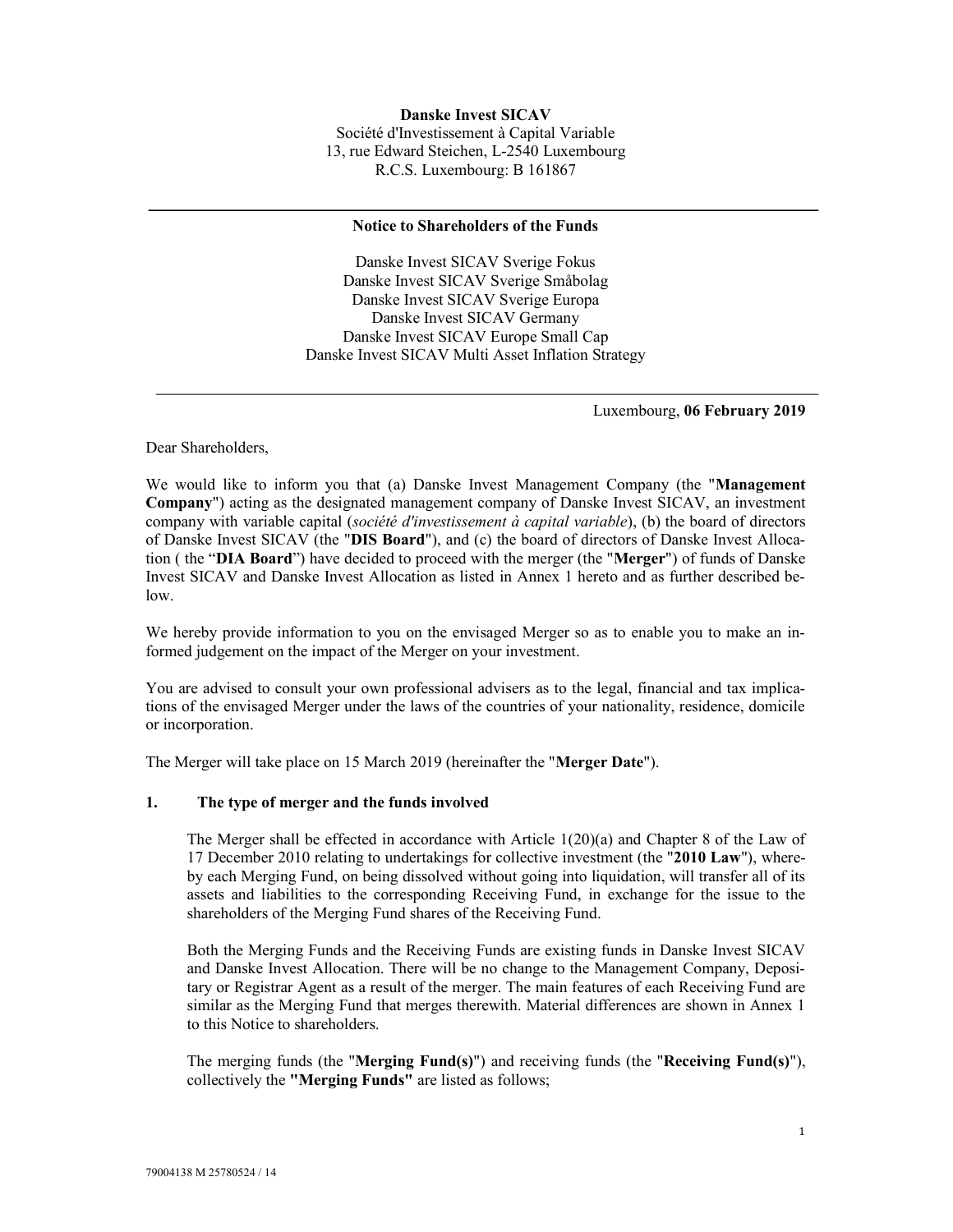| <b>Merging Funds</b>                        |             | <b>Receiving Funds</b>                                |
|---------------------------------------------|-------------|-------------------------------------------------------|
| Danske Invest SICAV Sverige Fokus           | merges with | Danske Invest SICAV Sverige Små-<br>bolag             |
| Danske Invest SICAV Sverige Europa          | merges with | Danske Invest Allocation Horisont<br>Aktie            |
| Danske Invest SICAV Germany                 | merges with | Danske Invest SICAV Europe Small<br>Cap               |
| Danske Invest Allocation Stable In-<br>come | merges with | Danske Invest SICAV Multi Asset<br>Inflation Strategy |

#### 2. Background and rationale for the merger

The DIS Board, the DIA Board and the Management Company have decided to merge the Merging Funds into the Receiving Funds in order to align and rationalise the fund offering of Danske Invest SICAV and Danske Invest Allocation and optimise the Luxembourg product range of Danske Group.

The DIS Board, the DIA Board and the Management Company consider that the Merging Funds have not sufficient investor demand and size to continue to operate in an economically efficient manner and that the merger of the Merging Funds into the Receiving Funds will increase efficient fund management.

#### 3. Impact of merger on shareholders of the Merging and Receiving Funds

For shareholders of the Merging Funds, the Merger will result in such shareholders being, as of Merger Date, shareholders of the Receiving Fund. The Merger will be binding on all shareholders of the Merging Funds who have not exercised the right to request redemption or switch in accordance with section 7.

Specifically, the merger of each Merging Fund into the corresponding Receiving Fund will have the following consequences:

- i. all the assets and liabilities of the Merging Fund will be transferred to the relevant Receiving Fund;
- ii. the shareholders of a share class in the Merging Fund will become shareholders of a corresponding share class of the Receiving Fund on Merger Date;
- iii. the Merging Funds will cease to exist on Merger Date without going into liquidation.

As a consequence of the Merger, and provided that shareholders of the Merging Funds do not make use of their redemption/switch right, such shareholders will become investors in a different fund. The main differences between the Merging Funds and the Receiving Funds are set out in Annex 1.

The ongoing charges of each share class of the Receiving and Merging Funds are shown below: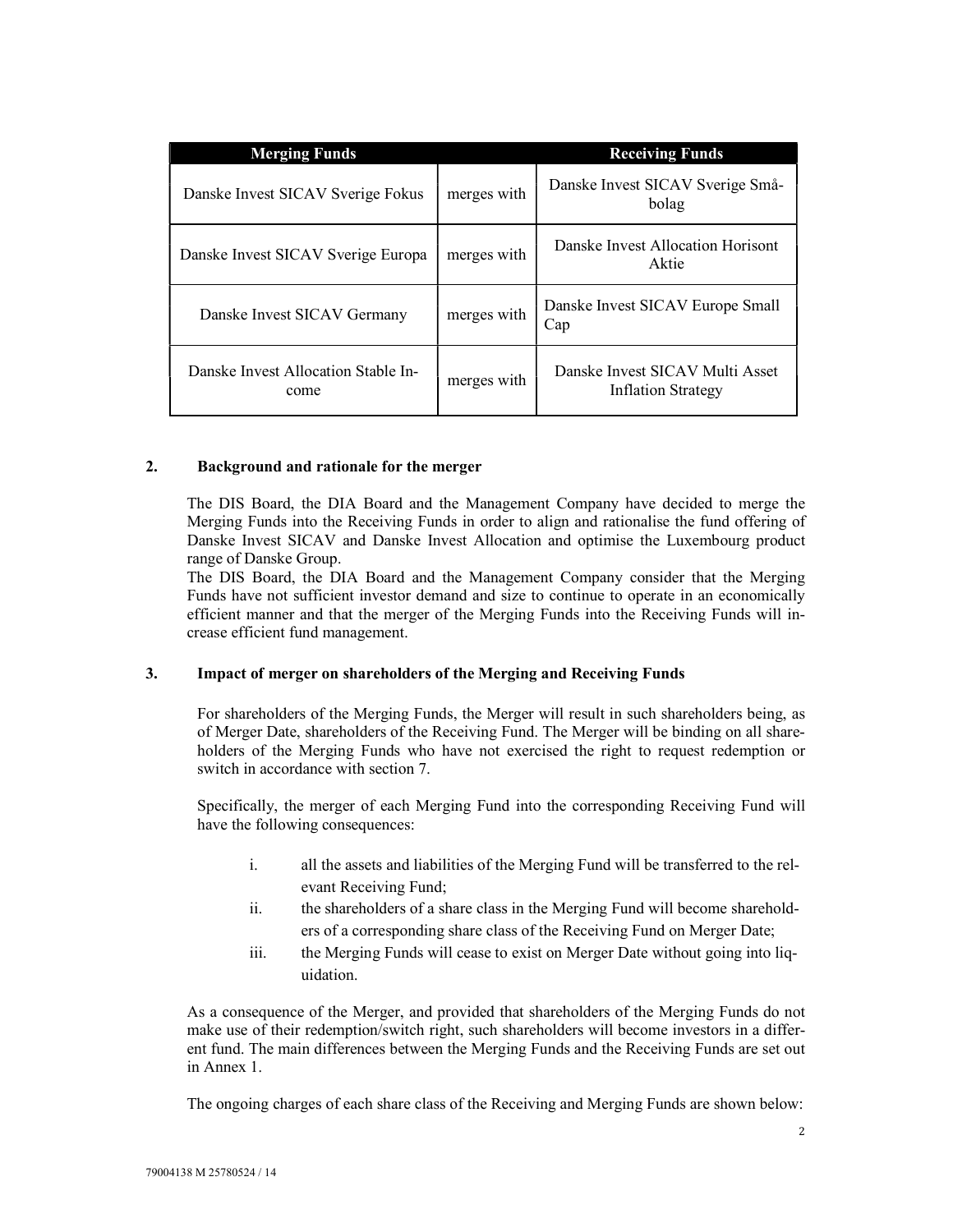| <b>ISIN</b>                        | <b>Merging fund</b>                           | Ongoing<br>charge | <b>ISIN</b>                                      | Receiving<br>fund | Ongoing<br>charge |
|------------------------------------|-----------------------------------------------|-------------------|--------------------------------------------------|-------------------|-------------------|
|                                    | <b>Danske Invest SICAV Sverige Fokus</b>      |                   | Danske Invest SICAV Sverige Småbolag             |                   |                   |
| LU1349495892                       | Class SA                                      | 1.52%             | LU1857272386                                     | Class SA          | 1.52%             |
| LU1349496601                       | Class SI                                      | 1.52%             | LU1857272469                                     | Class SI          | 1.52%             |
| LU1679014255                       | Class WI                                      | 1.03%             | LU1918036390                                     | Class WI          | 1.13%             |
|                                    | Danske Invest SICAV Sverige Europa            |                   | <b>Danske Invest Allocation Horisont Aktie</b>   |                   |                   |
| LU1349501459                       | Class SA                                      | 1.52%             | LU1349504479                                     | Class SA          | $1.62\%$          |
| LU1349501707                       | Class SI                                      | 1.52%             | LU1349504800                                     | Class SI          | 1.62%             |
| <b>Danske Invest SICAV Germany</b> |                                               |                   | Danske Invest SICAV Europe Small Cap             |                   |                   |
| LU1116403517                       | Class A                                       | 1.70%             | LU0123485178                                     | Class A           | 1.90%             |
| LU1204912619                       | Class A-nok                                   | 1.70%             | LU1916064774                                     | Class A-nok       | 1.90%             |
| LU1204912536                       | Class A-sek                                   | 1.70%             | LU1916064857                                     | Class A-sek       | 1.90%             |
| LU1116403780                       | Class I                                       | 1.06%             | LU0249699918                                     | Class I           | 1.06%             |
| LU1678995447                       | Class WA                                      | 1.20%             | LU1687331196                                     | Class WA          | 1.20%             |
|                                    | <b>Danske Invest Allocation Stable Income</b> |                   | <b>Danske Invest SICAV Multi Asset Inflation</b> |                   |                   |
|                                    |                                               |                   | <b>Strategy</b>                                  |                   |                   |
| LU0130372484                       | Class Ap                                      | $1.00\%$          | LU1916065078                                     | Class A           | $1.17\%$          |
| LU1269705874                       |                                               | 1.00%             |                                                  | Class A-sek       | $1.17\%$          |
|                                    | Class A-sek hp                                |                   | LU1916064931                                     | h                 |                   |
| LU1555306692                       | Class WAp                                     | $0.90\%$          | LU1916065151                                     | Class WA          | 0.72%             |

The Merger may have tax consequences for shareholders of the Merging Fund. Shareholders of the Merging Fund should consult their professional advisers about the consequences of this Merger regarding their tax situation.

No costs and expenses resulting from or incidental to the implementation of the Merger, or the termination of the Merging Funds, will be borne by the Merging Funds, shareholders of the Merging Funds, the Receiving Funds or shareholders of the Receiving Funds. Such costs will be borne by the Management Company.

On the implementation of the Merger, shareholders in the Receiving Funds will continue to hold the same shares in the Receiving Funds as before and there will be no change in the rights attached to such shares. The implementation of the Merger will not affect the fee structure of the Receiving Funds and will result neither in a change of the prospectus or KIIDs of the Receiving Funds.

On Merger Date, the aggregate net asset value of the Receiving Funds will increase as a result of the transfer of the Merging Funds' assets and liabilities.

#### 4. Rights of the shareholders in relation to the merger

The shareholders of the Merging Funds and the Receiving Funds have the right to request, without any charge other than those to meet divestment costs, if any, the redemption of their shares in the Merging Funds. This right shall be limited to a period of thirty (30) days.

A copy of the following documents will be available on request and free of charge to shareholders of the Merging Funds at the Management Company's registered office during normal business hours:

- i. these Common Terms of Merger;
- ii. the last version of the prospectus of Danske Invest SICAV;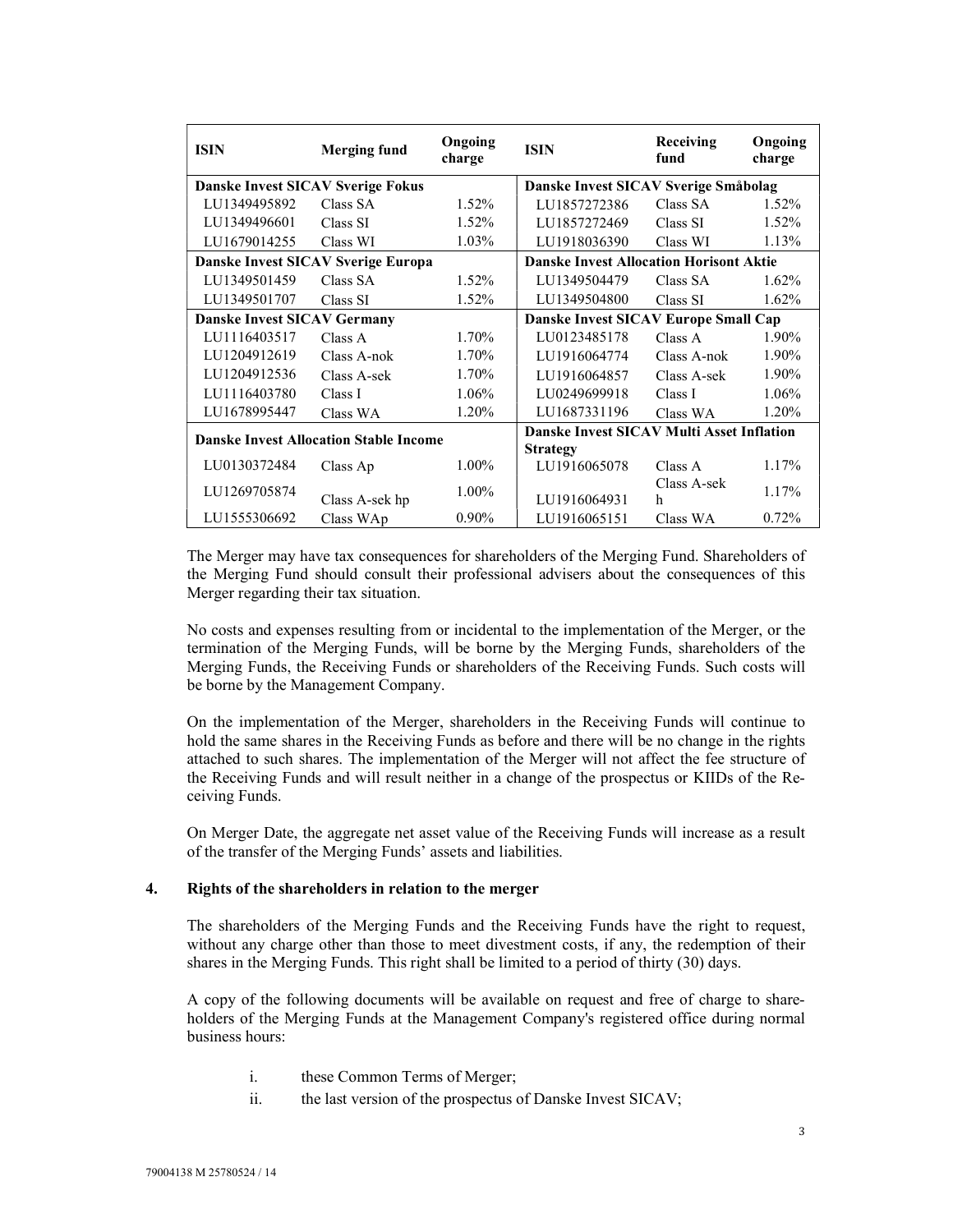- iii. the last version of the prospectus of Danske Invest Allocation;
- iv. the latest version of the key investor information documents of the Receiving Funds;
- v. the statement of the depositary of Danske Invest SICAV confirming that, in accordance with Article 70 of the 2010 Law, it has verified compliance of the points as described in Article 69, paragraph 1, points a), f) and g) with the requirements of the 2010 Law and the articles of incorporation of Danske Invest SICAV;
- vi. the statement of the depositary of Danske Invest Allocation confirming that, in accordance with Article 70 of the 2010 Law, it has verified compliance of the points as described in Article 69, paragraph 1, points a), f) and g) with the requirements of the 2010 Law and the articles of incorporation of Danske Invest Allocation; and
- vii. in accordance with Article 71 (1) of the 2010 Law, the report whereby the independent auditor validates (i) the criteria adopted for valuation of the assets and, as the case may be, the liabilities of the Merging Funds as of the day of the Merger and (ii) the calculation method of the exchange ratio.

Without prejudice to the prior notice requirement and fee redemption/switch rights, implementation of the Merger is not subject to the prior approval of the shareholders of the Merging or the Receiving Funds.

#### 5. Rebalancing of the portfolio of the Merging Funds before the mergers

A rebalancing of the portfolio of the Merging Funds may be undertaken five business days before Merger Date, due to differences between the investment objective and policy of the Merging Funds and the Receiving Funds. A rebalancing of the portfolio in the Merging Funds may result in the Merging Funds' non-compliance with its investment policy and investment restrictions, since the investment manager of the Merging Funds may need to realise positions before Merger Date. Moreover, it may not be possible to directly transfer certain types of assets or derivative positions held by the Merging Funds to the Receiving Funds, due to operational limitations or restrictions of such transfer at Merger Date.

As the necessity for an eventual contemplated rebalancing of the portfolios of the Merging Funds has to be assessed individually for each of the Merging Funds, the details in relation to such portfolios as provided by the Management Company read as follows:

- Danske Invest SICAV Sverige Fokus into Danske Invest SICAV Sverige Småbolag: the Merging Fund has some large cap holdings that will be sold and indeed, shall acquire small cap positions, prior to Merger. Since the rebalancing will occur before the Merger, nothing is expected to change at the level of the Receiving Fund after the Merger.
- Danske Invest SICAV Sverige Europa into Danske Invest Allocation Horisont Aktie: the geographical focus as a result of the Merger will be global as opposed to Swedish/European in its scope. The Receiving Fund is a fund of fund and the Investment Manager of the Merging Fund intends to redeem all positions during the dealing embargo. Since the rebalancing will occur before the Merger, nothing is expected to change at the level of the Receiving Fund after the Merger.
- Danske Invest SICAV Germany into Danske Invest SICAV Europe Small Cap: The geographical focus as a result of the Merger will expand beyond Germany and includes European small cap. The turnover ratio is expected to be high. Since the rebalancing will occur be-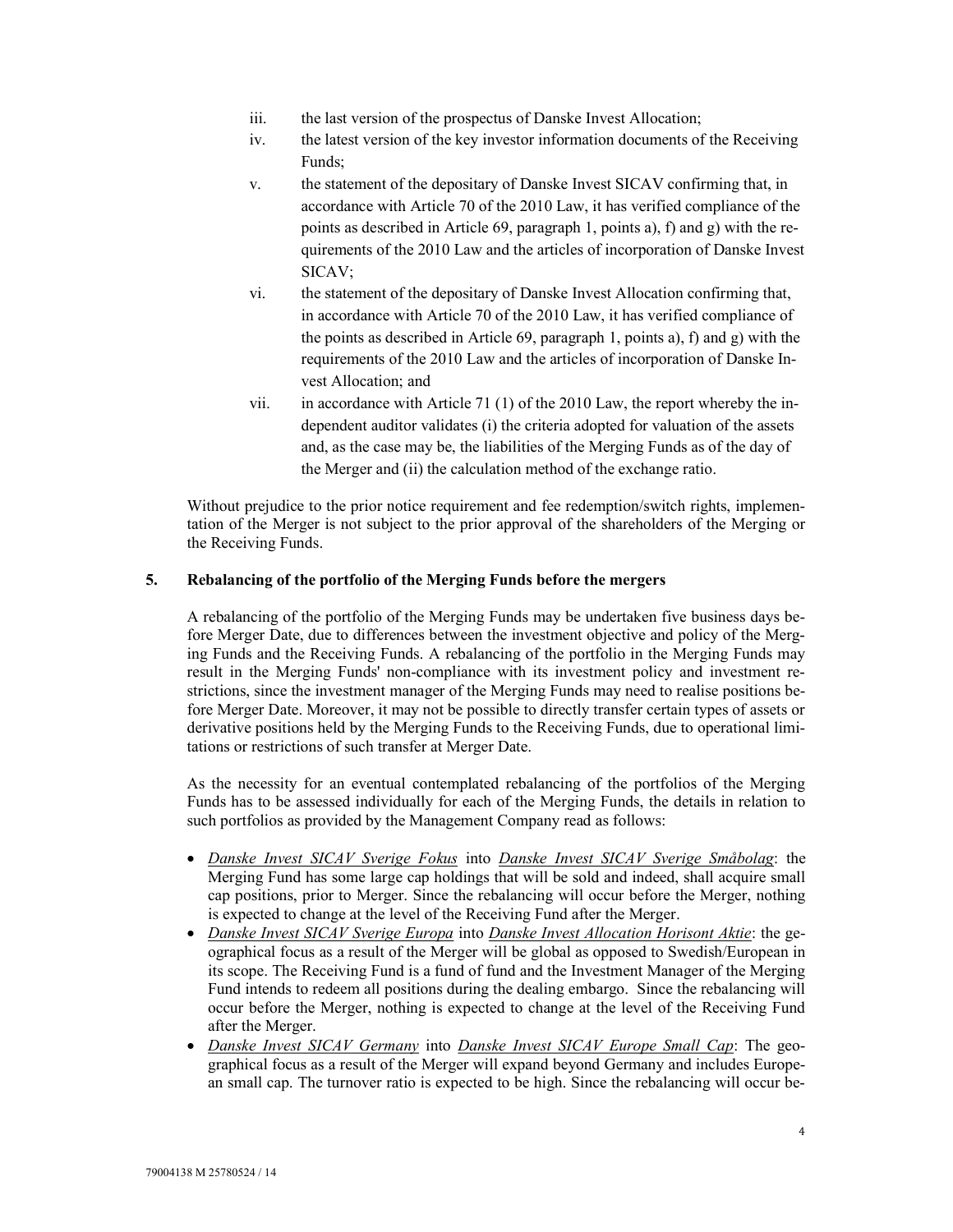fore the Merger, nothing is expected to change at the level of the Receiving Fund after the Merger.

#### 6. Valuation and exchange ratio

The number of new shares to be issued in the Receiving Funds to each shareholder of the Merging Funds will be calculated using an exchange ratio. The exchange ratio is calculated on the basis of the net asset value as of Merger Date of the shares of the Merging Funds and of the Receiving Funds. The net asset value per share in the Merging and the Receiving Funds will not necessarily be the same. Therefore, while the overall value of the shareholders' holdings in the Merging Funds will be the same, such shareholders may receive a different number of new shares in the Receiving Funds than the number of shares they had previously held in the Merging Fund.

Assets and liabilities of both the Merging Funds and the Receiving Funds will be valued on Merger Date, in accordance with the principles laid down in their constitutional documents.

The exchange ratio of each share class will be calculated by dividing the net asset value per share of the relevant share class of the Merging Funds with the net asset value per share of the relevant class of shares in the Receiving Funds.

For the avoidance of doubt, the relevant shares in the Merging Funds will be cancelled on Merger Date.

No cash payment shall be made to shareholders of the Merging Funds in exchange for the shares.

#### 7. Procedural aspects and the effective date of the mergers

As above-mentioned, the merger of the Merging and Receiving Funds shall take effect on 15 March 2019. On this date, the assets and liabilities of each Merging Funds will be transferred to the Receiving Fund into which the respective Merging Funds will be transferred, shares in each Receiving Funds will be issued to the shareholders of the corresponding Merging Funds and the shares of the Merging Funds will be cancelled.

Any request for the subscription of shares of the Merging Funds will be accepted if they are received by the Registrar Agent prior the cut-off times as follows:

| <b>Merging Funds</b>                   | Cut-off         |
|----------------------------------------|-----------------|
| Danske Invest SICAV Sverige Fokus      | 2 pm CET,       |
|                                        | 7 February 2019 |
|                                        | 2 pm CET,       |
| Danske Invest SICAV Sverige Europa     | 7 February 2019 |
|                                        | 5.30 pm CET,    |
| Danske Invest SICAV Germany            | 6 February 2019 |
| Danske Invest Allocation Stable Income | 5.00 pm CET,    |
|                                        | 6 February 2019 |

After this cut-off time, the possibility to subscribe to the Merging Funds (in any share class) will no longer be possible.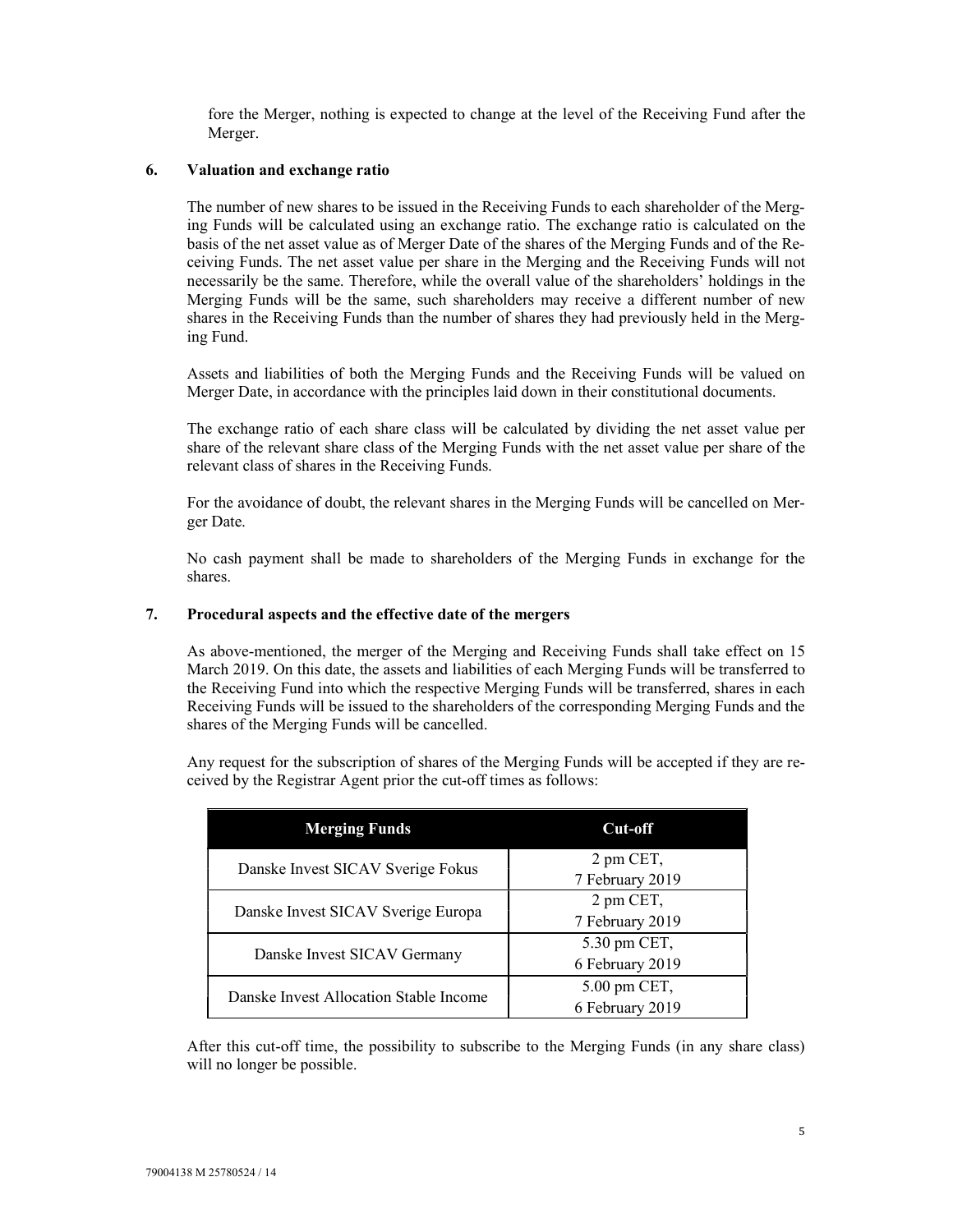Any requests for the switch and redemption of the shares of the Merging Funds will be accepted if they are received by the Registrar Agent prior the cut-off times as follows:

| <b>Merging Funds</b>                   | Cut-off      |
|----------------------------------------|--------------|
| Danske Invest SICAV Sverige Fokus      | 2 pm CET,    |
|                                        | 8 March 2019 |
| Danske Invest SICAV Sverige Europa     | 2 pm CET,    |
|                                        | 8 March 2019 |
| Danske Invest SICAV Germany            | 5.30 pm CET, |
|                                        | 7 March 2019 |
| Danske Invest Allocation Stable Income | 5.00 pm CET, |
|                                        | 7 March 2019 |

After this cut-off time, the possibility to switch or redeem shares of the Merging Funds (in any share class) will no longer be possible.

Processing of subscription, switch and redemption orders of the Receiving Funds will be suspended on Merger Date. Consequently, any request for subscription, switch and redemption of the shares of the Receiving Funds received by the Registrar Agent before the cut-off times as set out below, will be processed on 18 March 2019.

| <b>Receiving Funds</b>                    | Cut-off       |
|-------------------------------------------|---------------|
| Danske Invest SICAV Sverige Småbolag      | 2 pm CET,     |
|                                           | 15 March 2019 |
| Danske Invest Allocation Horisont Aktie   | 2 pm CET,     |
|                                           | 15 March 2019 |
| Danske Invest SICAV Europe Small Cap      | midnight CET, |
|                                           | 14 March 2019 |
| Danske Invest SICAV Multi Asset Inflation | 12 pm CET,    |
| Strategy                                  | 15 March 2019 |

After Merger Date, any request for subscription, switch or redemption of the shares of the Receiving Funds will be accepted if they are received by the Registrar Agent before the relevant cut-off time referred to for each Receiving Fund in the relevant appendix of Danske Invest SICAV's prospectus or Danske Invest Allocation's prospectus.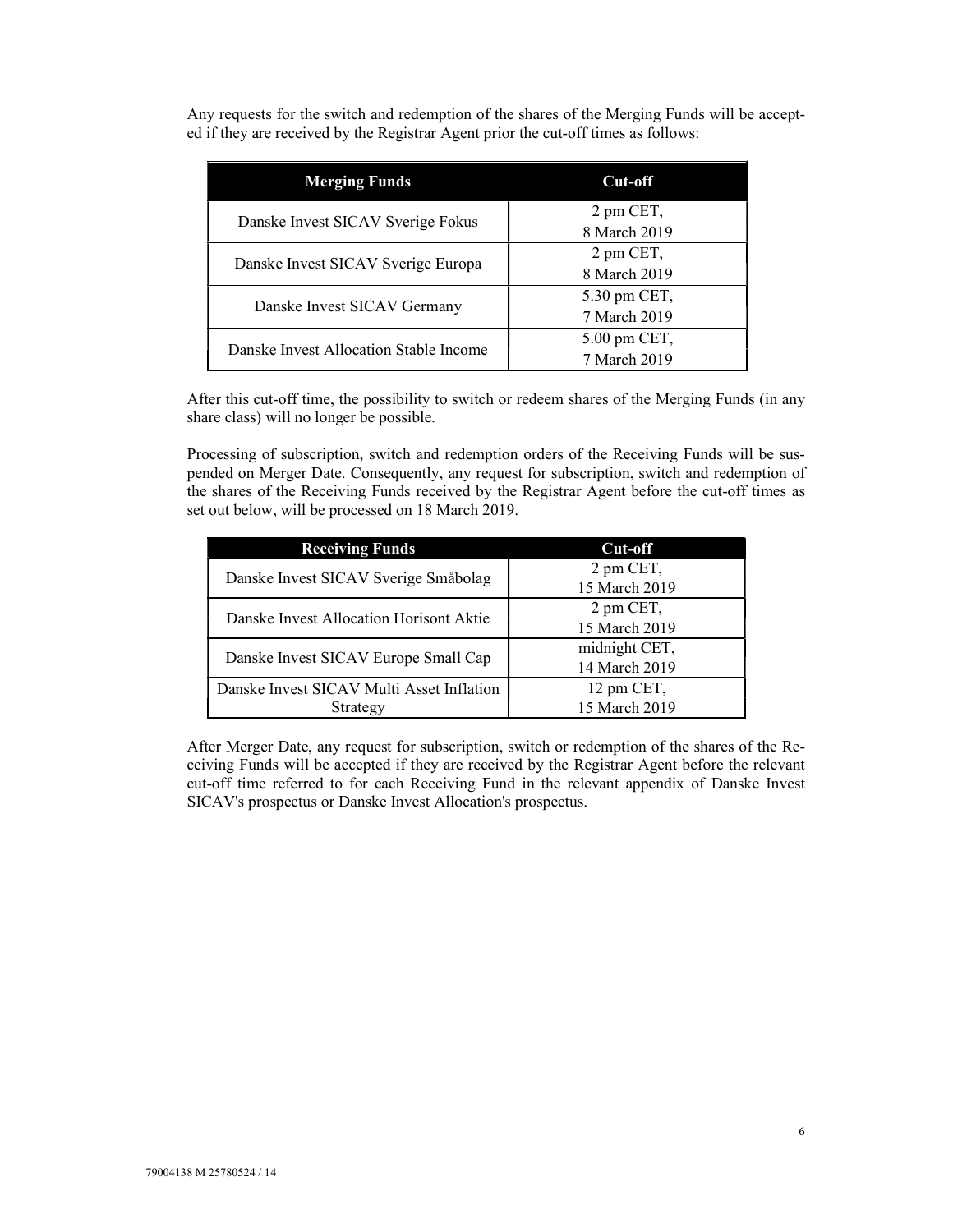### 8. Key investor information document

The shareholders shall consult the key investor information documents of the Receiving Funds that are available at the registered office of the Management Company or via www.danskeinvest.lu. We hereby invite shareholders to carefully read the key investor information documents of the relevant Receiving Fund before making any investment decision.

We remain at your disposal should you need any further explanation of the Merger of the Merging Funds with the Receiving Funds.

Yours faithfully,

### Danske Invest Management Company

The board of directors of Danske Invest SICAV

The board of directors of Danske Invest Allocation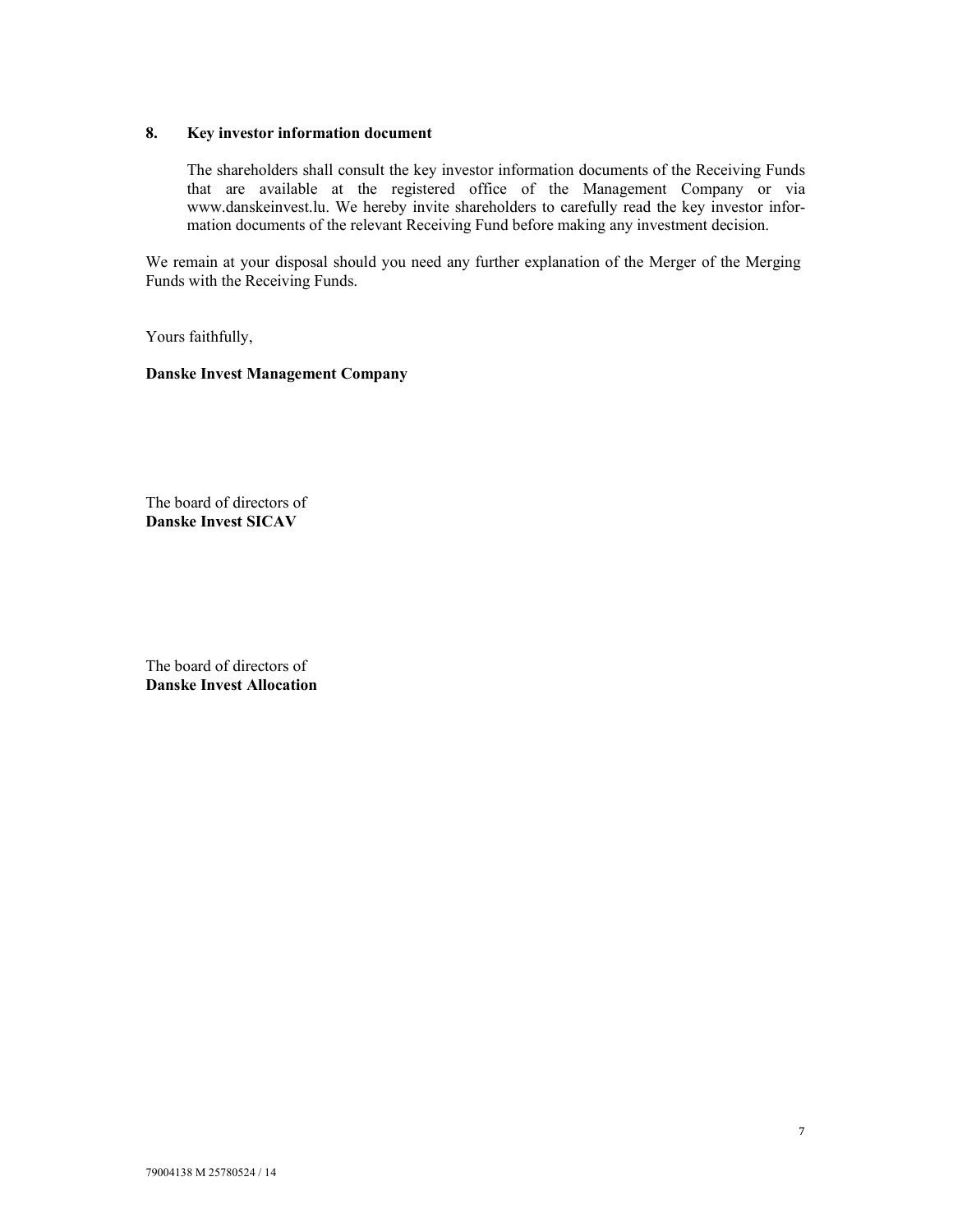## Annex 1

# List of Merging and Receiving Funds and their specificities

|                               | <b>Merging Funds</b>                                                                                                                                                                                                                                                                                                                                                                                | <b>Receiving Funds</b>                                                                                                                                                                                                                                                                                                                                                                                                                                                                                                            |
|-------------------------------|-----------------------------------------------------------------------------------------------------------------------------------------------------------------------------------------------------------------------------------------------------------------------------------------------------------------------------------------------------------------------------------------------------|-----------------------------------------------------------------------------------------------------------------------------------------------------------------------------------------------------------------------------------------------------------------------------------------------------------------------------------------------------------------------------------------------------------------------------------------------------------------------------------------------------------------------------------|
| <b>Fund</b>                   | <b>Danske Invest SICAV Sverige Fokus</b>                                                                                                                                                                                                                                                                                                                                                            | Danske Invest SICAV Sverige Småbolag                                                                                                                                                                                                                                                                                                                                                                                                                                                                                              |
| objec-<br>Investment<br>tive  | To achieve above-market performance                                                                                                                                                                                                                                                                                                                                                                 | To achieve above-market performance                                                                                                                                                                                                                                                                                                                                                                                                                                                                                               |
| Benchmark (for<br>performance | Stockholm 50 Equal Weighted (gross<br>dividends reinvested).                                                                                                                                                                                                                                                                                                                                        | Carnegie Small Cap Return Index (net divi-<br>dends reinvested).                                                                                                                                                                                                                                                                                                                                                                                                                                                                  |
| comparison)                   |                                                                                                                                                                                                                                                                                                                                                                                                     |                                                                                                                                                                                                                                                                                                                                                                                                                                                                                                                                   |
|                               | The fund invests mainly in a narrow and<br>focused selection of Swedish equities.                                                                                                                                                                                                                                                                                                                   | The fund invests mainly in Swedish equi-<br>ties with a focus on small and medium<br>sized companies that have a sustainability<br>profile or an improving sustainability pro-<br>file.                                                                                                                                                                                                                                                                                                                                           |
| Investment policy             | Specifically, the fund invests at least two-<br>thirds of net assets in equities and equity-<br>related securities that are traded on a regu-<br>lated market in Sweden, or, if traded on a<br>regulated market elsewhere, are issued by<br>companies that are domiciled, or do most<br>of their business, there.                                                                                   | Specifically, the fund invests at least two-<br>thirds of net assets in equities and equity-<br>related securities that are traded on a regu-<br>lated market in Sweden, or, if traded on a<br>regulated market elsewhere, are issued by<br>companies that are domiciled, or do most of<br>their business, in Sweden. In addition to the<br>responsible investment policy that apply to<br>all funds in the SICAV, this fund does not<br>invest in companies whose revenues mainly<br>originate from sectors such as alcohol, to- |
| Derivatives                   | The fund may use derivatives for hedging<br>and efficient portfolio management, as<br>well as for investment purposes.                                                                                                                                                                                                                                                                              | bacco or pornography.<br>The fund may use derivatives for hedging<br>and efficient portfolio management, as well<br>as for investment purposes. These deriva-<br>tives are mainly futures                                                                                                                                                                                                                                                                                                                                         |
| Investor profile              | Designed for investors who understand<br>the risks of the fund and plan to invest for<br>at least 5 years.<br>The fund may appeal to professional and<br>retail investors with basic investment<br>knowledge who:<br>are looking for invest-<br>ment growth<br>are interested in a core<br>equity investment (in particular within a<br>SEK-based investment portfolio)<br>have a high risk profile | Designed for investors who understand the<br>risks of the fund and plan to invest for at<br>least 5 years.<br>The fund may appeal to professional and<br>retail investors with basic investment<br>knowledge who:<br>are looking for invest-<br>ment growth<br>are interested in a re-<br>sponsible equity investment (in particular<br>within a SEK-based investment portfolio)<br>have a high risk profile                                                                                                                      |
|                               | can bear significant<br>temporary losses                                                                                                                                                                                                                                                                                                                                                            | can bear significant tem-<br>porary losses                                                                                                                                                                                                                                                                                                                                                                                                                                                                                        |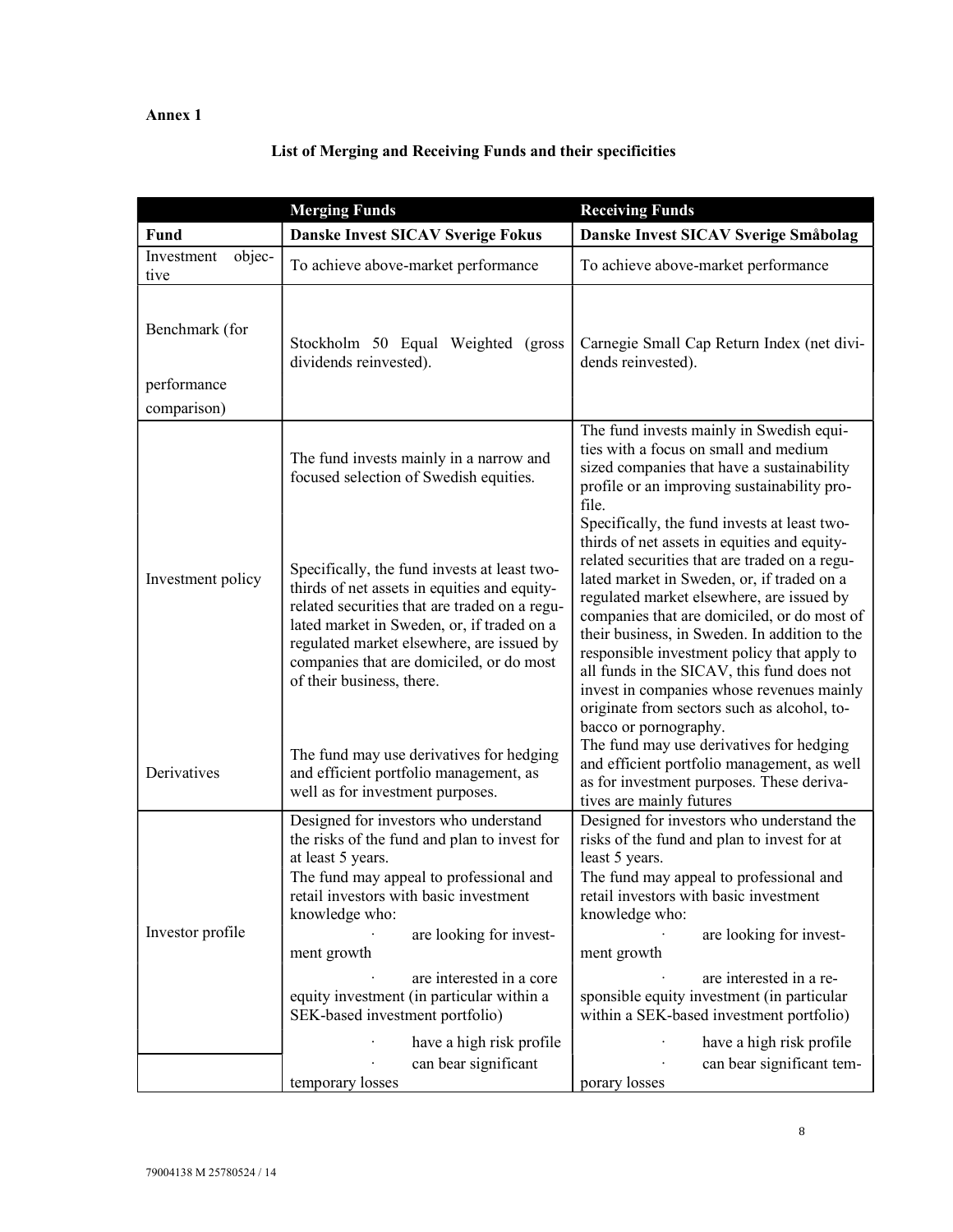|                                                                 | • Active management                                                                                | • Active management                                                                             |
|-----------------------------------------------------------------|----------------------------------------------------------------------------------------------------|-------------------------------------------------------------------------------------------------|
| Main risks (typical-                                            | • Concentration                                                                                    | • Concentration                                                                                 |
| ly associated with                                              | • Currency                                                                                         | • Currency                                                                                      |
| ordinary<br>market                                              | • Derivatives                                                                                      | • Equity                                                                                        |
| conditions) (see the                                            | • Equity                                                                                           | • Hedging                                                                                       |
| prospectus for ex-<br>planations of the                         | • Hedging                                                                                          | • Investment fund                                                                               |
| risks)                                                          | • Investment fund                                                                                  | • Market                                                                                        |
|                                                                 | • Market                                                                                           | • Small and mid-cap stock                                                                       |
|                                                                 |                                                                                                    |                                                                                                 |
| Main risks (typical-<br>ly associated with<br>market<br>unusual | • Counterparty and custody                                                                         | • Counterparty and custody                                                                      |
| conditions)<br>(see the prospectus                              |                                                                                                    |                                                                                                 |
| for explanations of<br>the risks)                               | · Liquidity                                                                                        | • Liquidity                                                                                     |
|                                                                 | • Operational                                                                                      | • Operational                                                                                   |
| Management Com-<br>pany                                         | Danske Invest Management Company                                                                   | Danske Invest Management Company                                                                |
| Investment Manag-<br>er                                         | Danske Bank A/S                                                                                    | Danske Bank A/S                                                                                 |
| Sub-Investment<br>Manager                                       | N/A                                                                                                | N/A                                                                                             |
| Trading<br>cut-off                                              | 2.00 p.m. CET (or 10.00 a.m. CET on any<br>day banks are open a half day in Sweden)                | 2.00 p.m. CET (or 10.00 a.m. CET on any                                                         |
| time                                                            |                                                                                                    | day banks are open a half day in Sweden)                                                        |
| <b>Share Class</b>                                              | <b>Class SA</b>                                                                                    | <b>Class SA</b>                                                                                 |
| Class Currency                                                  | <b>SEK</b>                                                                                         | <b>SEK</b>                                                                                      |
| <b>ISIN</b>                                                     | LU1349495892                                                                                       | LU1857272386                                                                                    |
| Ongoing charges /<br>Total expense ratio                        | 1.52%                                                                                              | 1.52%                                                                                           |
| Subscription fee                                                |                                                                                                    |                                                                                                 |
| (max)                                                           | $0.00\%$                                                                                           | $0.00\%$                                                                                        |
| Switch fee (max)                                                | $0.00\%$                                                                                           | $0.00\%$                                                                                        |
| Redemption fee<br>(max)                                         | $0.00\%$                                                                                           | $0.00\%$                                                                                        |
| Management fee                                                  | 1.44%                                                                                              | 1.50%                                                                                           |
| (max)                                                           |                                                                                                    |                                                                                                 |
| Operating / Admin<br>$fee$ (max)                                | 0.17%<br>(includes Luxembourg tax d<br>'abonnement and 0.02% custody and reg-<br>ulatory expenses) | 0.50% (includes Luxembourg tax d 'abon-<br>nement and 0.02% custody and regulatory<br>expenses) |
| Tax d'abonnement                                                | Included in the operating and admin fee<br>(see above)                                             | Included in the operating and admin fee<br>(see above)                                          |
| Performance fee                                                 | $0\%$                                                                                              | $0\%$                                                                                           |
| Risk and Reward                                                 | 6                                                                                                  | 5                                                                                               |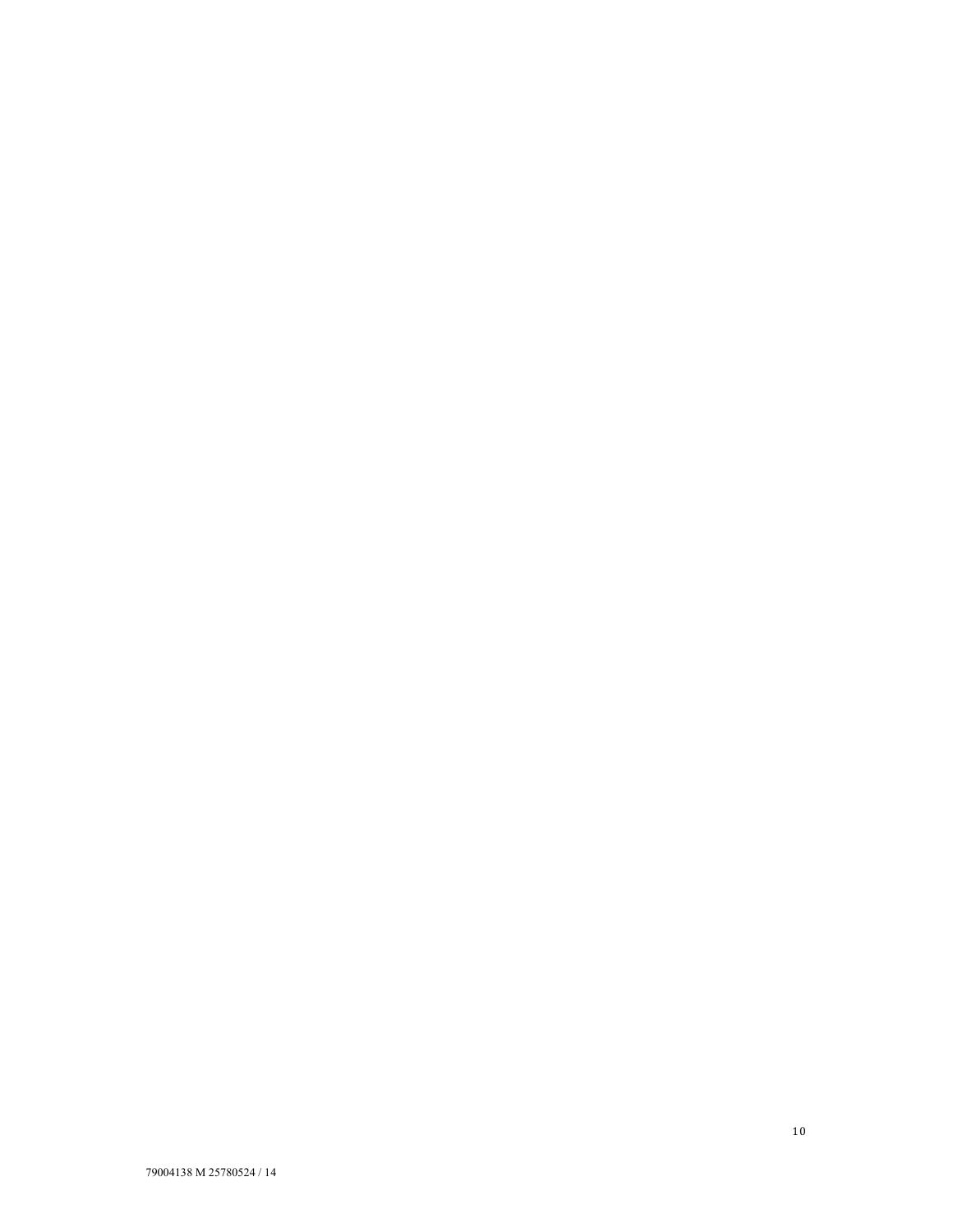| Swing pricing<br>applies                 | N <sub>o</sub>                                                                 | No                                                                                 |
|------------------------------------------|--------------------------------------------------------------------------------|------------------------------------------------------------------------------------|
| <b>Share Class</b>                       | <b>Class SI</b>                                                                | <b>Class SI</b>                                                                    |
| Class Currency                           | <b>SEK</b>                                                                     | <b>SEK</b>                                                                         |
| <b>ISIN</b>                              | LU1349496601                                                                   | LU1857272469                                                                       |
| Ongoing charges /<br>Total expense ratio | 1.52%                                                                          | 1.52%                                                                              |
| Subscription fee<br>(max)                | $0.00\%$                                                                       | $0.00\%$                                                                           |
| Switch fee (max)                         | $0.00\%$                                                                       | $0.00\%$                                                                           |
| Redemption fee<br>(max)                  | $0.00\%$                                                                       | $0.00\%$                                                                           |
| Management fee<br>(max)                  | 1.44%                                                                          | 1.50%                                                                              |
| Operating / Admin<br>fee (max)           | 0.17%<br>(includes Luxembourg tax d<br>'abonnement and 0.02% custody and regu- | 0.50% (includes Luxembourg tax d 'abon-<br>nement and 0.02% custody and regulatory |
| Tax d'abonnement                         | latory expenses)<br>Included in the operating and admin fee<br>(see above)     | expenses)<br>Included in the operating and admin fee<br>(see above)                |
| Performance fee                          | $0\%$                                                                          | 0%                                                                                 |
| Risk and Reward<br>Indicator (SRRI)      | 6                                                                              | 5                                                                                  |
|                                          |                                                                                |                                                                                    |
| Swing pricing<br>applies                 | No                                                                             | No                                                                                 |
| <b>Share Class</b>                       | <b>Class WI</b>                                                                | Class WI (to be launched on Merger Date)                                           |
| Class Currency                           | <b>SEK</b>                                                                     | <b>SEK</b>                                                                         |
| <b>ISIN</b>                              | LU1679014255                                                                   | LU1918036390                                                                       |
| Ongoing charges /<br>Total expense ratio | 1.03%                                                                          | 1.13%                                                                              |
| Subscription fee<br>(max)                | $0.00\%$                                                                       | $0.00\%$                                                                           |
| Switch fee (max)                         | $0.00\%$                                                                       | $0.00\%$                                                                           |
| Redemption fee<br>(max)                  | $0.00\%$                                                                       | $0.00\%$                                                                           |
| Management fee<br>(max)                  | 1.44%                                                                          | 0.90%                                                                              |
| Operating / Admin<br>$fee$ (max)         | 0.50%<br>(includes Luxembourg tax d<br>'abonnement and 0.02% custody and regu- | 0.50% (includes Luxembourg tax d 'abon-<br>nement and 0.02% custody and regulatory |
| Tax d'abonnement                         | latory expenses)<br>Included in the operating and admin fee<br>(see above)     | expenses)<br>Included in the operating and admin fee<br>(see above)                |
| Performance fee                          | $0\%$                                                                          | $0\%$                                                                              |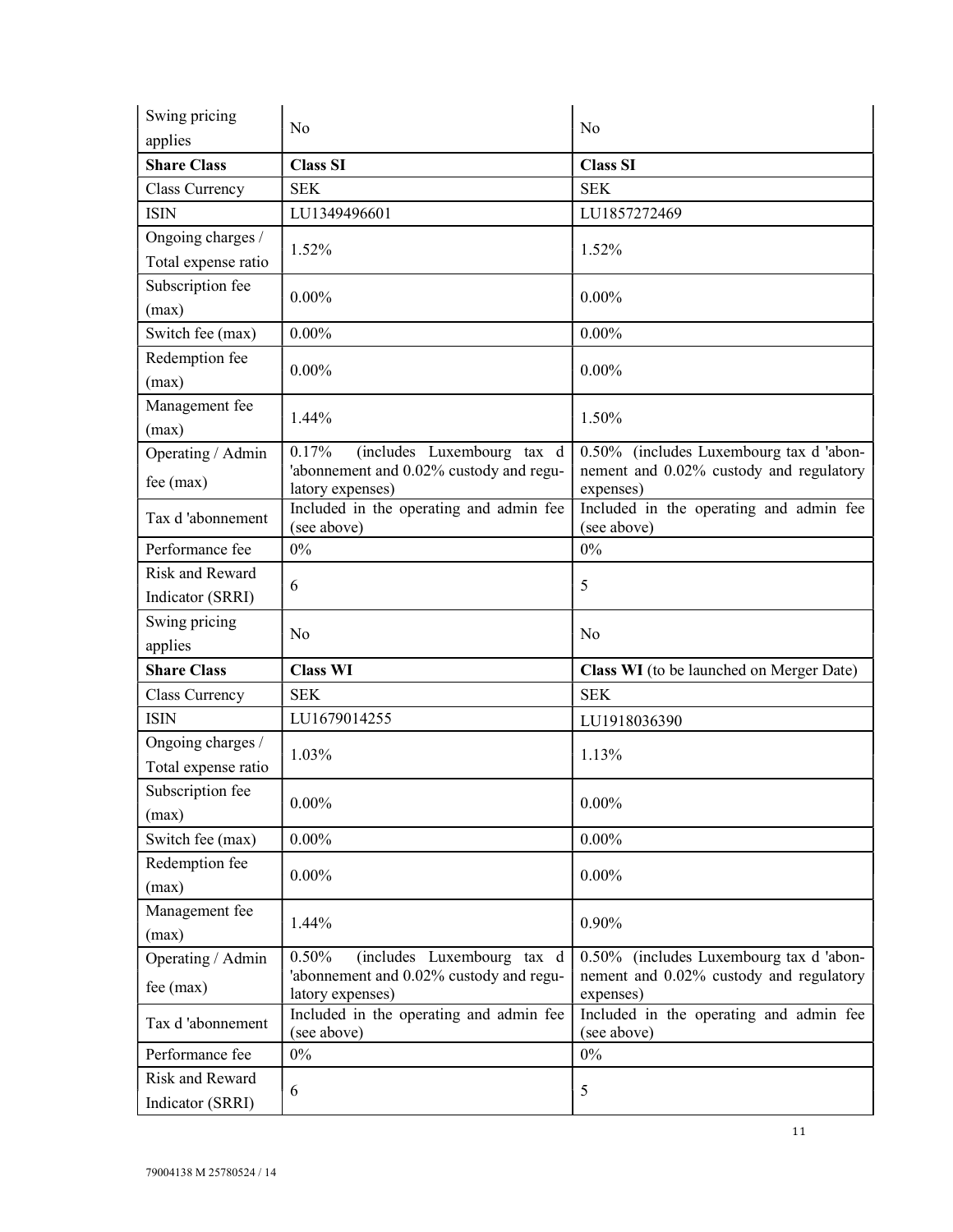| Swing pricing<br>applies        | No                                                                                                                                                                                                                                                                                                                                                                                                                                                                                                                                                                                                                                                                                                                                                                                                                   | No                                                                                                                                                                                                                                                                                                                                                                            |
|---------------------------------|----------------------------------------------------------------------------------------------------------------------------------------------------------------------------------------------------------------------------------------------------------------------------------------------------------------------------------------------------------------------------------------------------------------------------------------------------------------------------------------------------------------------------------------------------------------------------------------------------------------------------------------------------------------------------------------------------------------------------------------------------------------------------------------------------------------------|-------------------------------------------------------------------------------------------------------------------------------------------------------------------------------------------------------------------------------------------------------------------------------------------------------------------------------------------------------------------------------|
| <b>Fund</b>                     | Danske Invest SICAV Sverige Europa                                                                                                                                                                                                                                                                                                                                                                                                                                                                                                                                                                                                                                                                                                                                                                                   | <b>Danske Invest Allocation Horisont Aktie</b>                                                                                                                                                                                                                                                                                                                                |
| objec-<br>Investment<br>tive    | To achieve above-market performance                                                                                                                                                                                                                                                                                                                                                                                                                                                                                                                                                                                                                                                                                                                                                                                  | To achieve above-market performance,<br>while applying an opportunistic asset allo-<br>cation<br>strategy.<br>Distribution shares — Each September, the<br>fund intends (but does not guarantee) to<br>distribute dividends that are between 4%<br>and 6% above the level of Swedish inflation<br>for the previous year (as measured by the<br>Swedish Consumer Price Index). |
| Benchmark                       |                                                                                                                                                                                                                                                                                                                                                                                                                                                                                                                                                                                                                                                                                                                                                                                                                      |                                                                                                                                                                                                                                                                                                                                                                               |
| (for performance<br>comparison) | 1/2 SIX Return Index (gross dividends<br>reinvested) and 1/2 MSCI Europe Index<br>(gross dividends reinvested). Benchmark<br>rebalanced annually on 1 January.                                                                                                                                                                                                                                                                                                                                                                                                                                                                                                                                                                                                                                                       | 60% MSCI AC World (net dividends rein-<br>vested) and 40% SIX Portfolio Return In-<br>dex (gross dividends reinvested). Bench-<br>marks are rebalanced annually on 1 Janu-<br>ary.                                                                                                                                                                                            |
| Investment policy               | The fund invests mainly in European eq-<br>uities with a focus on Sweden. To a small<br>extent, the fund may invest in equities<br>from Eastern Europe and countries bor-<br>dering Eastern Europe. Some Eastern<br>European and non-European securities<br>may be from emerging markets.<br>Specifically, the fund invests at least two-<br>thirds of net assets in equities and equity-<br>related securities that are traded on a regu-<br>lated market in Europe, or, if traded on a<br>regulated market elsewhere, are issued by<br>companies that are domiciled, or do most<br>of their business, there.<br>The fund defines its geographical area(s)<br>as follows:<br>Europe: countries represent-<br>ed in the MSCI Europe Index plus Cy-<br>prus, Greece, Iceland, Lichtenstein, Lux-<br>embourg and Malta | The fund gains exposure to equities by in-<br>vesting mainly in other funds. The fund<br>may gain exposure to any sector and coun-<br>try, including emerging markets.<br>Specifically, the fund may invest, directly<br>or through UCITS (including UCITS ETFs)<br>or UCIs, up to 100% of net assets in equi-<br>ties and equity-related securities.                         |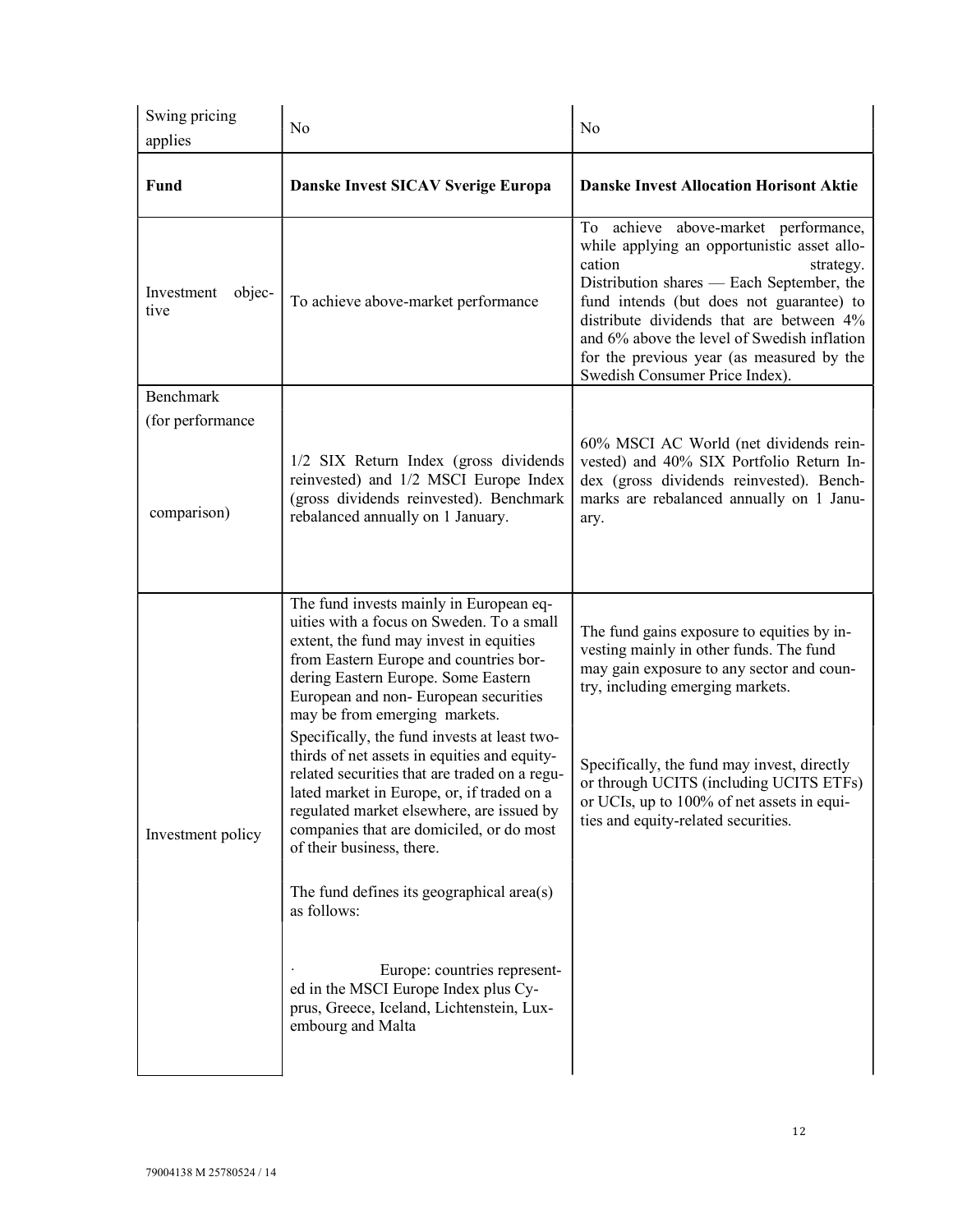|                                                                  | Eastern Europe: Albania,<br>Bosnia-Herzegovina, Belarus, Bulgaria,<br>Croatia, Czech Republic, Estonia, Hunga-<br>ry, Kosovo, Latvia, Lithuania, Macedonia,<br>Moldova, Montenegro, Poland, Romania,<br>Serbia, Slovakia, Slovenia and Ukraine<br>countries bordering Europe:<br>including but not limited to Armenia,<br>Azerbaijan, Georgia, Kazakhstan and<br>Turkey |                                                                                                                                                                                                                                                                                                                                                                                        |
|------------------------------------------------------------------|-------------------------------------------------------------------------------------------------------------------------------------------------------------------------------------------------------------------------------------------------------------------------------------------------------------------------------------------------------------------------|----------------------------------------------------------------------------------------------------------------------------------------------------------------------------------------------------------------------------------------------------------------------------------------------------------------------------------------------------------------------------------------|
|                                                                  | The management company defines regu-<br>lated markets as including Public Joint-<br>Stock Company Moscow<br>Exchange<br>MICEX-RTS, PFTS Ukraine Stock Ex-<br>change, Ukrainian Exchange and Kazakh-<br>stan Stock Exchange.                                                                                                                                             | The management company defines regulat-<br>ed markets as including Public Joint-Stock<br>Company Moscow Exchange MICEX-RTS.                                                                                                                                                                                                                                                            |
| Derivatives                                                      | The fund may use derivatives for hedging<br>and efficient portfolio management, as<br>well as for investment purposes.                                                                                                                                                                                                                                                  | The fund may use derivatives for hedging<br>and efficient portfolio management, as well<br>as for investment purposes.                                                                                                                                                                                                                                                                 |
| Investor profile                                                 | Designed for investors who understand<br>the risks of the fund and plan to invest for<br>at least 5 years.<br>The fund may appeal to professional and<br>retail investors with basic investment<br>knowledge who:<br>are looking for invest-<br>ment growth<br>are interested in a core<br>equity investment (in particular within a                                    | Designed for investors who understand the<br>risks of the fund and plan to invest for at<br>least 5 years.<br>The fund may appeal to professional and<br>retail investors with basic investment<br>knowledge who:<br>are looking for invest-<br>ment growth<br>are interested in expo-<br>sure to the global equity market, either as a<br>core investment or for diversification pur- |
|                                                                  | SEK-based investment portfolio)<br>have a high risk profile<br>can bear significant<br>temporary losses                                                                                                                                                                                                                                                                 | poses<br>have a high risk profile<br>can bear significant tem-<br>porary losses                                                                                                                                                                                                                                                                                                        |
|                                                                  | • Active management                                                                                                                                                                                                                                                                                                                                                     | • Active management                                                                                                                                                                                                                                                                                                                                                                    |
|                                                                  | • Concentration                                                                                                                                                                                                                                                                                                                                                         | • Country risk – Russia                                                                                                                                                                                                                                                                                                                                                                |
|                                                                  | • Country risk – Russia and Ukraine                                                                                                                                                                                                                                                                                                                                     | • Currency                                                                                                                                                                                                                                                                                                                                                                             |
| Main risks (typical-<br>ly associated with<br>ordinary<br>market | • Currency                                                                                                                                                                                                                                                                                                                                                              | • Derivatives                                                                                                                                                                                                                                                                                                                                                                          |
|                                                                  | • Derivatives                                                                                                                                                                                                                                                                                                                                                           | • Emerging and frontier markets                                                                                                                                                                                                                                                                                                                                                        |
| conditions) (see the                                             | • Emerging markets                                                                                                                                                                                                                                                                                                                                                      | • Equity                                                                                                                                                                                                                                                                                                                                                                               |
| prospectus for ex-<br>planations of the                          | • Equity                                                                                                                                                                                                                                                                                                                                                                | • Hedging                                                                                                                                                                                                                                                                                                                                                                              |
| risks)                                                           | • Hedging                                                                                                                                                                                                                                                                                                                                                               | • Investment fund                                                                                                                                                                                                                                                                                                                                                                      |
|                                                                  | · Investment fund                                                                                                                                                                                                                                                                                                                                                       | • Market                                                                                                                                                                                                                                                                                                                                                                               |
|                                                                  | • Market                                                                                                                                                                                                                                                                                                                                                                |                                                                                                                                                                                                                                                                                                                                                                                        |
|                                                                  | · Securities handling                                                                                                                                                                                                                                                                                                                                                   |                                                                                                                                                                                                                                                                                                                                                                                        |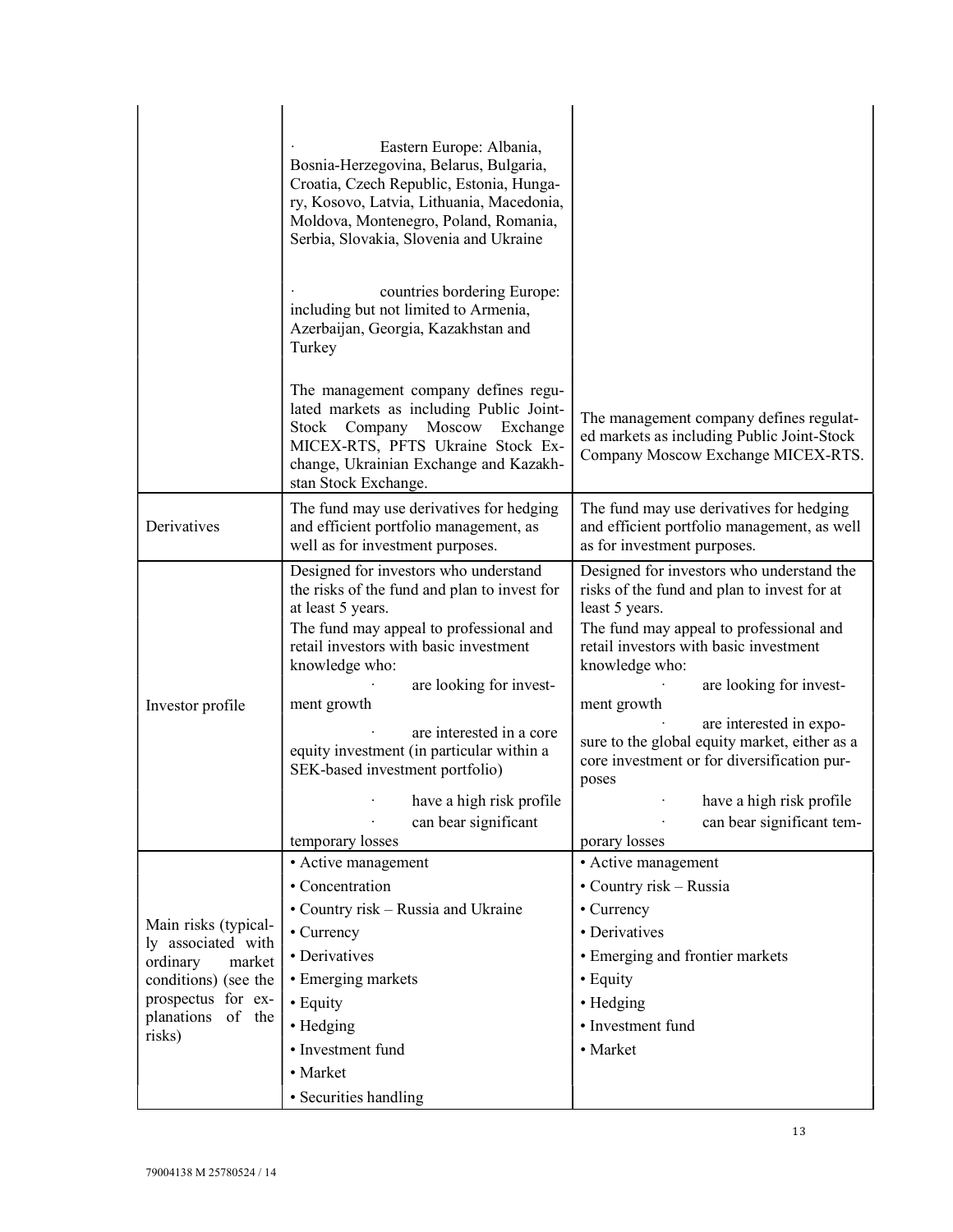| Main risks (typical-<br>ly associated with<br>unusual<br>market<br>conditions) | • Counterparty and custody                                                                         | • Counterparty and custody                                                                      |
|--------------------------------------------------------------------------------|----------------------------------------------------------------------------------------------------|-------------------------------------------------------------------------------------------------|
| (see the prospectus<br>for explanations of<br>the risks)                       | • Liquidity                                                                                        | • Liquidity                                                                                     |
|                                                                                | • Operational                                                                                      | • Operational                                                                                   |
| Management Com-                                                                | Danske Invest Management Company                                                                   | Danske Invest Management Company                                                                |
| pany<br>Investment Manag-                                                      |                                                                                                    |                                                                                                 |
| er                                                                             | Danske Bank A/S                                                                                    | Danske Bank A/S                                                                                 |
| Sub-Investment<br>Manager                                                      | N/A                                                                                                | N/A                                                                                             |
| cut-off<br>Trading<br>time                                                     | 2.00 p.m. CET (or 10.00 a.m. CET on any<br>day banks are open a half day in Sweden)                | 2.00 p.m. CET (or 10.00 a.m. CET on any<br>day banks are open a half day in Sweden)             |
| <b>Share Class</b>                                                             | <b>Class SA</b>                                                                                    | <b>Class SA</b>                                                                                 |
| Class Currency                                                                 | <b>SEK</b>                                                                                         | <b>SEK</b>                                                                                      |
| <b>ISIN</b>                                                                    | LU1349501459                                                                                       | LU1349504479                                                                                    |
| Ongoing charges /<br>Total expense ratio                                       | 1.52%                                                                                              | 1.62%                                                                                           |
| Switch fee (max)                                                               | $0.00\%$                                                                                           | $0.00\%$                                                                                        |
| Subscription fee<br>(max)                                                      | $0.00\%$                                                                                           | $0.00\%$                                                                                        |
| Redemption fee<br>(max)                                                        | $0.00\%$                                                                                           | $0.00\%$                                                                                        |
| Management fee<br>(max)                                                        | 1.39%                                                                                              | 1.45%                                                                                           |
| Operating / Admin<br>Fee (max)                                                 | 0.17%<br>(includes Luxembourg tax d<br>'abonnement and 0.02% custody and regu-<br>latory expenses) | 0.25% (includes Luxembourg tax d 'abon-<br>nement and 0.02% custody and regulatory<br>expenses) |
| Tax d'abonnement                                                               | Included in the operating and admin fee<br>(see above)                                             | Included in the operating and admin fee<br>(see above)                                          |
| Performance fee                                                                | 0%                                                                                                 | $0\%$                                                                                           |
| <b>Risk and Reward</b>                                                         | 5                                                                                                  | 5                                                                                               |
| Indicator (SRRI)                                                               |                                                                                                    |                                                                                                 |
| Swing pricing                                                                  | No                                                                                                 | N <sub>o</sub>                                                                                  |
| applies                                                                        |                                                                                                    |                                                                                                 |
| <b>Share Class</b>                                                             | <b>Class SI</b>                                                                                    | <b>Class SI</b>                                                                                 |
| Class Currency                                                                 | <b>SEK</b>                                                                                         | <b>SEK</b>                                                                                      |
| <b>ISIN</b>                                                                    | LU1349501707                                                                                       | LU1349504800                                                                                    |
| Ongoing charges /<br>Total expense ratio                                       | 1.52%                                                                                              | 1.62%                                                                                           |
| Subscription fee<br>(max)                                                      | $0.00\%$                                                                                           | $0.00\%$                                                                                        |
| Switch fee (max)                                                               | $0.00\%$                                                                                           | $0.00\%$                                                                                        |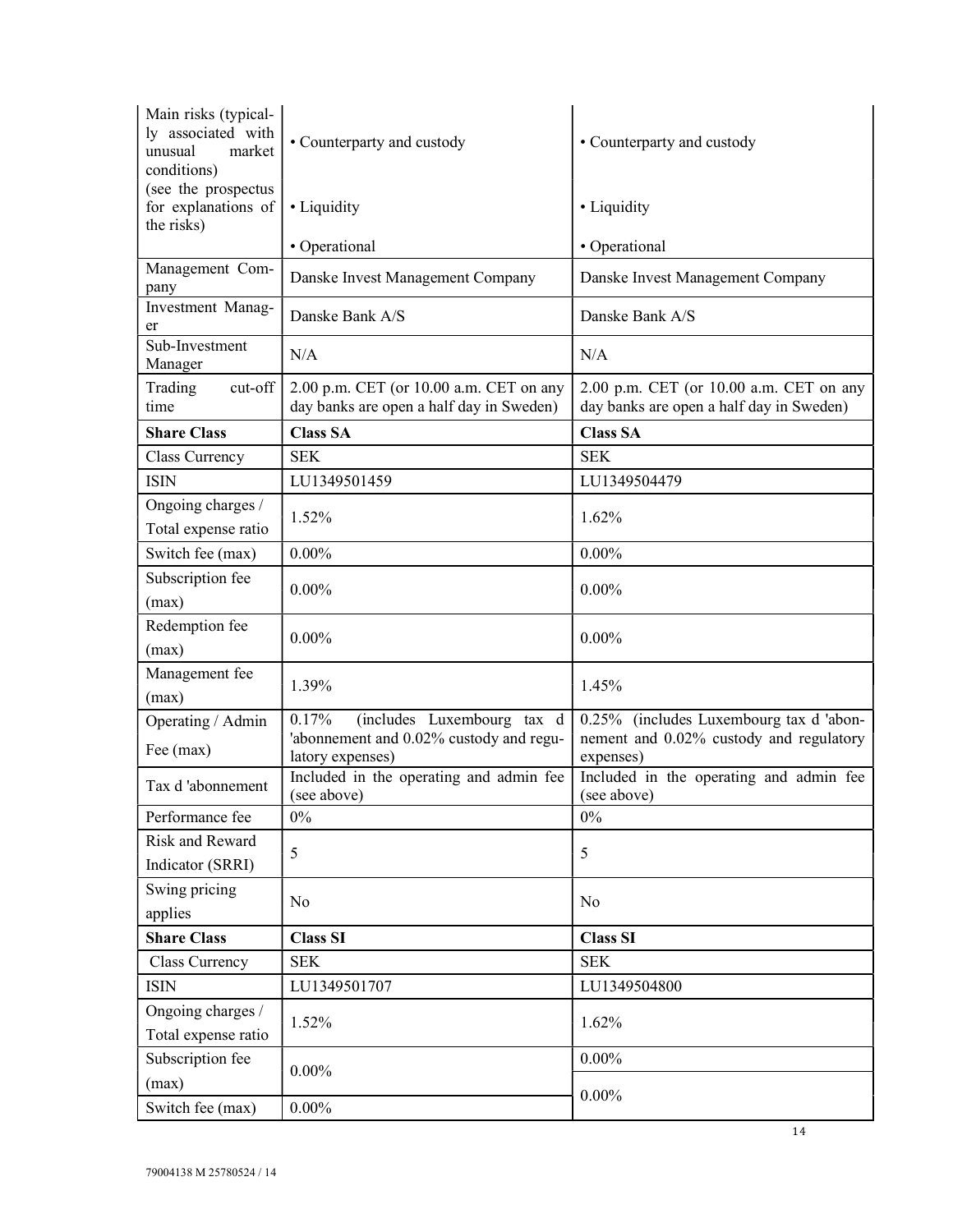| Redemption fee<br>(max)        | $0.00\%$                                                                                                                                                                                                                                                                                                                                                               | $0.00\%$                                                                                                                                                                                                                                                                                                                                                                                                                                                                                                                                                                                                                                                                                                                                                                                                                                                                                                                          |
|--------------------------------|------------------------------------------------------------------------------------------------------------------------------------------------------------------------------------------------------------------------------------------------------------------------------------------------------------------------------------------------------------------------|-----------------------------------------------------------------------------------------------------------------------------------------------------------------------------------------------------------------------------------------------------------------------------------------------------------------------------------------------------------------------------------------------------------------------------------------------------------------------------------------------------------------------------------------------------------------------------------------------------------------------------------------------------------------------------------------------------------------------------------------------------------------------------------------------------------------------------------------------------------------------------------------------------------------------------------|
| Management fee<br>(max)        | 1.39%                                                                                                                                                                                                                                                                                                                                                                  | 1.45%                                                                                                                                                                                                                                                                                                                                                                                                                                                                                                                                                                                                                                                                                                                                                                                                                                                                                                                             |
| Operating / Admin<br>Fee (max) | 0.17%<br>(includes Luxembourg tax d<br>'abonnement and 0.02% custody and regu-<br>latory expenses)                                                                                                                                                                                                                                                                     | 0.25% (includes Luxembourg tax d 'abon-<br>nement and 0.02% custody and regulatory<br>expenses)                                                                                                                                                                                                                                                                                                                                                                                                                                                                                                                                                                                                                                                                                                                                                                                                                                   |
| Tax d'abonnement               | Included in the operating and admin fee<br>(see above)                                                                                                                                                                                                                                                                                                                 | Included in the operating and admin fee<br>(see above)                                                                                                                                                                                                                                                                                                                                                                                                                                                                                                                                                                                                                                                                                                                                                                                                                                                                            |
| Performance fee                | $0\%$                                                                                                                                                                                                                                                                                                                                                                  | $0\%$                                                                                                                                                                                                                                                                                                                                                                                                                                                                                                                                                                                                                                                                                                                                                                                                                                                                                                                             |
| Risk and Reward                | 5                                                                                                                                                                                                                                                                                                                                                                      | 5                                                                                                                                                                                                                                                                                                                                                                                                                                                                                                                                                                                                                                                                                                                                                                                                                                                                                                                                 |
| Indicator (SRRI)               |                                                                                                                                                                                                                                                                                                                                                                        |                                                                                                                                                                                                                                                                                                                                                                                                                                                                                                                                                                                                                                                                                                                                                                                                                                                                                                                                   |
| Swing pricing<br>applies       | No                                                                                                                                                                                                                                                                                                                                                                     | No                                                                                                                                                                                                                                                                                                                                                                                                                                                                                                                                                                                                                                                                                                                                                                                                                                                                                                                                |
| <b>Fund</b>                    | <b>Danske Invest SICAV Germany</b>                                                                                                                                                                                                                                                                                                                                     | Danske Invest SICAV Europe Small Cap                                                                                                                                                                                                                                                                                                                                                                                                                                                                                                                                                                                                                                                                                                                                                                                                                                                                                              |
| objec-<br>Investment<br>tive   | To achieve above-market performance.                                                                                                                                                                                                                                                                                                                                   | To achieve above-market performance                                                                                                                                                                                                                                                                                                                                                                                                                                                                                                                                                                                                                                                                                                                                                                                                                                                                                               |
| Benchmark                      | 1/3 DAX Mid Cap German Index (gross<br>dividends reinvested), 1/3 DAX German<br>30 Companies Index (gross dividends<br>reinvested), and 1/3 SDAX 50 Index (in<br>EUR). Benchmark rebalanced annually on<br>1 January.                                                                                                                                                  | MSCI Europe Small Cap Index (net divi-<br>dends reinvested).                                                                                                                                                                                                                                                                                                                                                                                                                                                                                                                                                                                                                                                                                                                                                                                                                                                                      |
| (for performance               |                                                                                                                                                                                                                                                                                                                                                                        |                                                                                                                                                                                                                                                                                                                                                                                                                                                                                                                                                                                                                                                                                                                                                                                                                                                                                                                                   |
| comparison)                    |                                                                                                                                                                                                                                                                                                                                                                        |                                                                                                                                                                                                                                                                                                                                                                                                                                                                                                                                                                                                                                                                                                                                                                                                                                                                                                                                   |
| Investment policy              | The fund invests mainly in German equi-<br>ties.<br>Specifically, the fund invests at least two-<br>thirds of net assets in equities and equity-<br>related securities that are traded on a regu-<br>lated market in Germany, or, if traded on<br>a regulated market elsewhere, are issued<br>by companies that are domiciled, or do<br>most of their business, there. | The fund invests mainly in small and mid-<br>capitalisation equities from Europe (not<br>including Russia). To a small extent, the<br>fund may invest in equities from countries<br>bordering Europe. The fund may invest in<br>countries considered as emerging markets.<br>Specifically, the fund invests at least two-<br>thirds of net assets in equities and equity-<br>related securities that are traded on a regu-<br>lated market in Europe (not including Rus-<br>sia), or, if traded on a regulated market<br>elsewhere, are issued by companies that are<br>domiciled, or do most of their business,<br>there.<br>The fund defines its geographical area(s) as<br>follows:<br>• Europe: countries represented in the<br><b>MSCI</b> Europe Index<br>plus Cyprus, Greece, Iceland, Lichtenstein,<br>Luxembourg<br>and Malta<br>· countries bordering Europe: Armenia,<br>Azerbaijan, Georgia,<br>Kazakhstan and Turkey |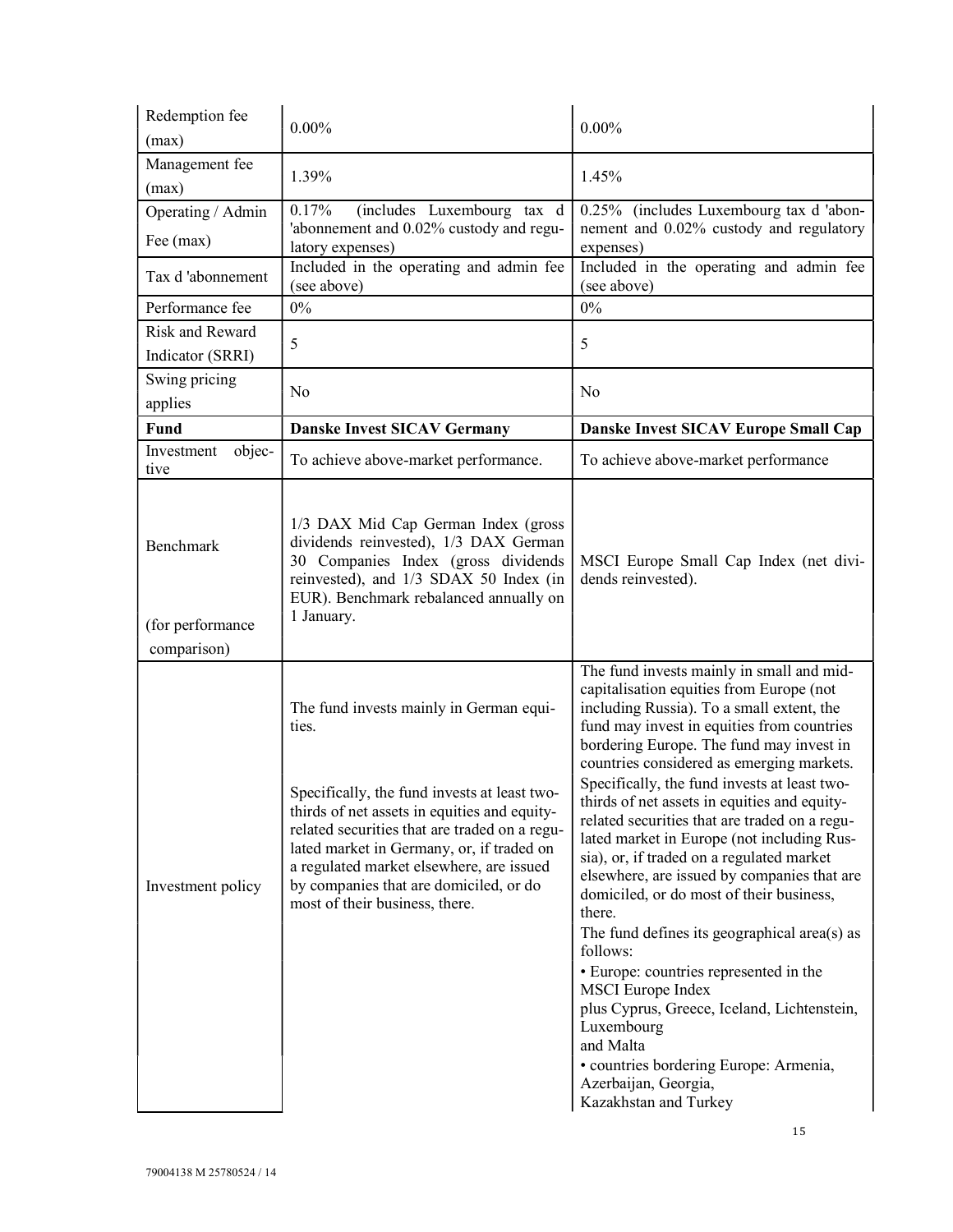|                                                                                                       |                                                                                                                                                                                                                                                             | The management company defines regulat-<br>ed markets as including PFTS Ukraine<br>Stock Exchange, Ukrainian Exchange and<br>Kazakhstan Stock Exchange.                                                                                                     |
|-------------------------------------------------------------------------------------------------------|-------------------------------------------------------------------------------------------------------------------------------------------------------------------------------------------------------------------------------------------------------------|-------------------------------------------------------------------------------------------------------------------------------------------------------------------------------------------------------------------------------------------------------------|
| Derivatives                                                                                           | The fund may use derivatives for hedging<br>and efficient portfolio management.                                                                                                                                                                             | The fund may use derivatives for hedging<br>and efficient portfolio management.                                                                                                                                                                             |
| Investor profile                                                                                      | Designed for investors who understand<br>the risks of the fund and plan to invest for<br>at least 5 years.<br>The fund may appeal to professional and<br>retail investors with basic investment<br>knowledge who:<br>are looking for invest-<br>ment growth | Designed for investors who understand the<br>risks of the fund and plan to invest for at<br>least 5 years.<br>The fund may appeal to professional and<br>retail investors with basic investment<br>knowledge who:<br>are looking for invest-<br>ment growth |
|                                                                                                       | are interested in diver-<br>sifying a core portfolio                                                                                                                                                                                                        | are interested in diversi-<br>fying a core portfolio                                                                                                                                                                                                        |
|                                                                                                       | have a high risk profile<br>can bear significant                                                                                                                                                                                                            | have a high risk profile<br>can bear significant tem-<br>porary losses                                                                                                                                                                                      |
|                                                                                                       | temporary losses<br>• Active management                                                                                                                                                                                                                     | • Active management                                                                                                                                                                                                                                         |
|                                                                                                       | • Concentration                                                                                                                                                                                                                                             |                                                                                                                                                                                                                                                             |
| Main risks (typical-                                                                                  | • Equity                                                                                                                                                                                                                                                    | • Country risk – Russia and Ukraine (with<br>respect to Ukraine only)                                                                                                                                                                                       |
| ly associated with                                                                                    | • Hedging                                                                                                                                                                                                                                                   | • Currency                                                                                                                                                                                                                                                  |
| ordinary<br>market                                                                                    | • Investment fund                                                                                                                                                                                                                                           | • Emerging markets                                                                                                                                                                                                                                          |
| conditions) (see the                                                                                  | • Market                                                                                                                                                                                                                                                    | • Equity                                                                                                                                                                                                                                                    |
| prospectus for ex-<br>planations of the                                                               |                                                                                                                                                                                                                                                             | • Hedging                                                                                                                                                                                                                                                   |
| risks)                                                                                                |                                                                                                                                                                                                                                                             | • Investment fund                                                                                                                                                                                                                                           |
|                                                                                                       |                                                                                                                                                                                                                                                             | • Market                                                                                                                                                                                                                                                    |
|                                                                                                       |                                                                                                                                                                                                                                                             | • Securities handling                                                                                                                                                                                                                                       |
|                                                                                                       |                                                                                                                                                                                                                                                             | • Small and mid-cap stock                                                                                                                                                                                                                                   |
| Main risks (typical-<br>ly associated with<br>unusual<br>market<br>conditions)<br>(see the prospectus | • Counterparty and custody                                                                                                                                                                                                                                  | • Counterparty and custody                                                                                                                                                                                                                                  |
| for explanations of<br>the risks)                                                                     | • Liquidity                                                                                                                                                                                                                                                 | • Liquidity                                                                                                                                                                                                                                                 |
|                                                                                                       | • Operational                                                                                                                                                                                                                                               | • Operational                                                                                                                                                                                                                                               |
| Management Com-<br>pany                                                                               | Danske Invest Management Company                                                                                                                                                                                                                            | Danske Invest Management Company                                                                                                                                                                                                                            |
| Investment Manag-<br>er                                                                               | Danske Bank A/S                                                                                                                                                                                                                                             | Danske Bank A/S                                                                                                                                                                                                                                             |
| Sub-Investment<br>Manager                                                                             | N/A                                                                                                                                                                                                                                                         | N/A                                                                                                                                                                                                                                                         |
| cut-off<br>Trading<br>time                                                                            | 5.30 p.m. CET                                                                                                                                                                                                                                               | midnight CET                                                                                                                                                                                                                                                |
| <b>Share Class</b>                                                                                    | <b>Class A</b>                                                                                                                                                                                                                                              | <b>Class A</b>                                                                                                                                                                                                                                              |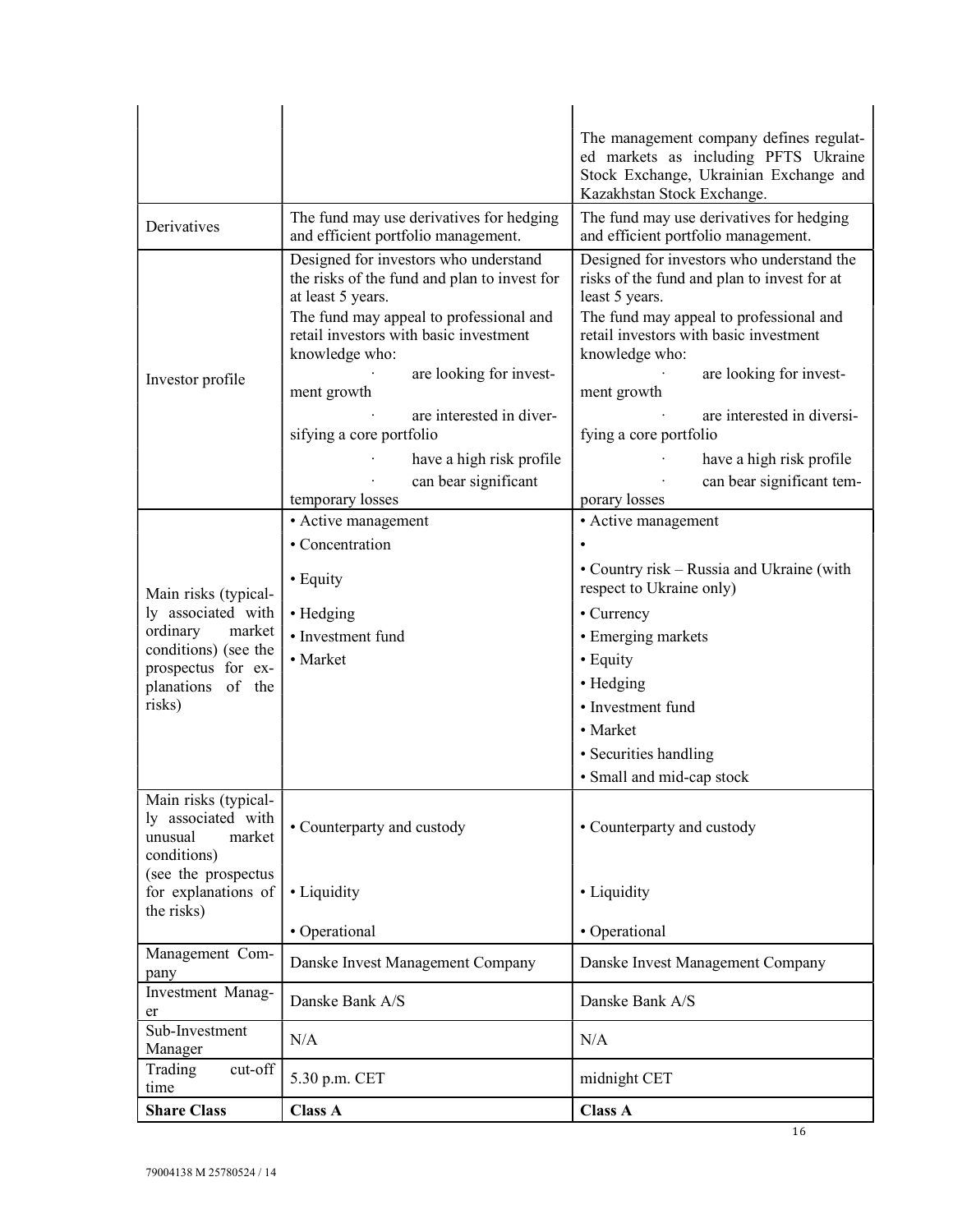| Class Currency      | <b>EUR</b>         | <b>EUR</b>                                     |
|---------------------|--------------------|------------------------------------------------|
| <b>ISIN</b>         | LU1116403517       | LU0123485178                                   |
| Ongoing charges /   | 1.70%              | 1.90%                                          |
| Total expense ratio |                    |                                                |
| Subscription fee    | 3.00%              | 3.00%                                          |
| (max)               |                    |                                                |
| Switch fee (max)    | 1.00%              | 1.00%                                          |
| Redemption fee      | 1.00%              | 1.00%                                          |
| (max)               |                    |                                                |
| Management fee      | 1.40%              | 1.60%                                          |
| (max)               |                    |                                                |
| Operating / Admin   | 0.50%              | 0.50%                                          |
| Fee (max)           |                    |                                                |
| Tax d'abonnement    | 0.05%              | 0.05%                                          |
| Performance fee     | $0\%$              | $0\%$                                          |
| Risk and Reward     | 6                  | 5                                              |
| Indicator (SRRI)    |                    |                                                |
| Swing pricing       | Yes                | Yes                                            |
| applies             |                    |                                                |
| <b>Share Class</b>  | <b>Class A-nok</b> | Class A-nok (to be launched on Merger<br>Date) |
| Class Currency      | <b>NOK</b>         | <b>NOK</b>                                     |
| <b>ISIN</b>         | LU1204912619       | LU1916064774                                   |
| Ongoing charges /   | 1.70%              | 1.90%                                          |
| Total expense ratio |                    |                                                |
| Subscription fee    | 3.00%              | 3.00%                                          |
| (max)               |                    |                                                |
| Switch fee (max)    | 1.00%              | 1.00%                                          |
| Redemption fee      | 1.00%              | 1.00%                                          |
| (max)               |                    |                                                |
| Management fee      | 1.40%              | 1.60%                                          |
| (max)               |                    |                                                |
|                     |                    |                                                |
| Operating / Admin   |                    |                                                |
| Fee (max)           | 0.50%              | 0.50%                                          |
| Tax d'abonnement    | 0.05%              | 0.05%                                          |
| Performance fee     | $0\%$              | $0\%$                                          |
| Risk and Reward     | 5                  | 5                                              |
| Indicator (SRRI)    |                    |                                                |
| Swing pricing       | Yes                | Yes                                            |
| applies             |                    |                                                |
| <b>Share Class</b>  | <b>Class A-sek</b> | Class A-sek (to be launched on Merger<br>Date) |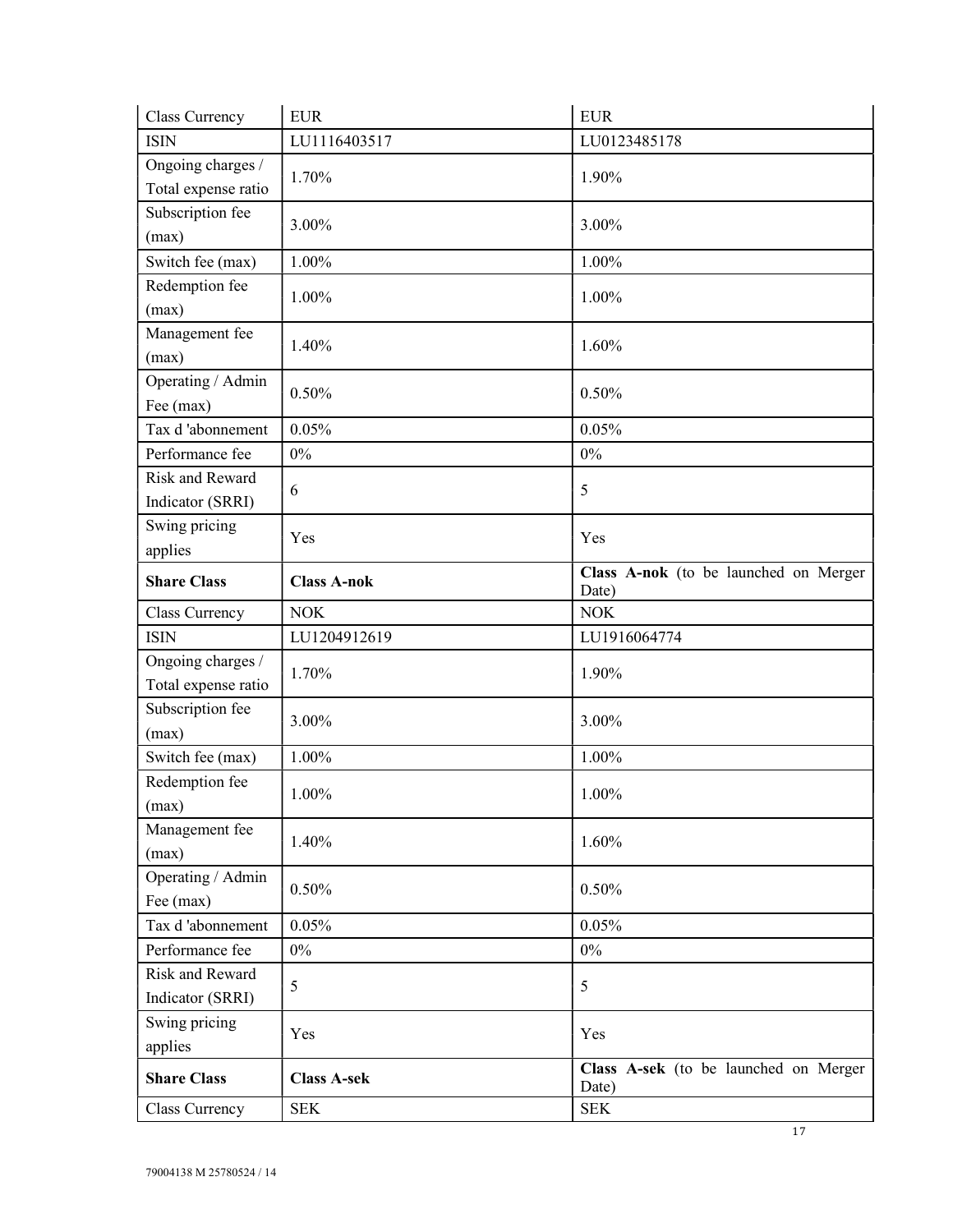| <b>ISIN</b>                        | LU1204912536   | LU1916064857                            |
|------------------------------------|----------------|-----------------------------------------|
| Ongoing charges /                  | 1.70%          | 1.90%                                   |
| Total expense ratio                |                |                                         |
| Subscription fee                   | 3.00%          | 3.00%                                   |
| (max)                              |                |                                         |
| Switch fee (max)                   | 1.00%          | 1.00%                                   |
| Redemption fee                     | 1.00%          | 1.00%                                   |
| (max)                              |                |                                         |
| Management fee                     | 1.40%          | 1.60%                                   |
| (max)                              |                |                                         |
| Operating / Admin                  | 0.50%          | 0.50%                                   |
| Fee (max)                          |                |                                         |
| Tax d'abonnement                   | 0.05%          | 0.05%                                   |
| Performance fee<br>Risk and Reward | $0\%$          | $0\%$                                   |
|                                    | 5              | 5                                       |
| Indicator (SRRI)                   |                |                                         |
| Swing pricing                      | Yes            | Yes                                     |
| applies<br><b>Share Class</b>      |                |                                         |
|                                    | <b>Class I</b> | Class I (to be launched on Merger Date) |
|                                    |                |                                         |
| Class Currency                     | <b>EUR</b>     | <b>EUR</b>                              |
| <b>ISIN</b>                        | LU1116403780   | LU0249699918                            |
| Ongoing charges /                  | 1.06%          | 1.06%                                   |
| Total expense ratio                |                |                                         |
| Subscription fee                   | 3.00%          | 3.00%                                   |
| (max)                              |                |                                         |
| Switch fee (max)                   | 1.00%          | 1.00%                                   |
| Redemption fee                     | 1.00%          | 1.00%                                   |
| (max)                              |                |                                         |
| Management fee                     | $0.90\%$       | $0.90\%$                                |
| (max)                              |                |                                         |
| Operating / Admin                  | 0.50%          | 0.50%                                   |
| Fee (max)                          |                |                                         |
| Tax d'abonnement                   | 0.01%          | 0.01%                                   |
| Performance fee                    | $0\%$          | $0\%$                                   |
| Risk and Reward                    | 6              | 5                                       |
| Indicator (SRRI)                   |                |                                         |
| Swing pricing<br>applies           | Yes            | Yes                                     |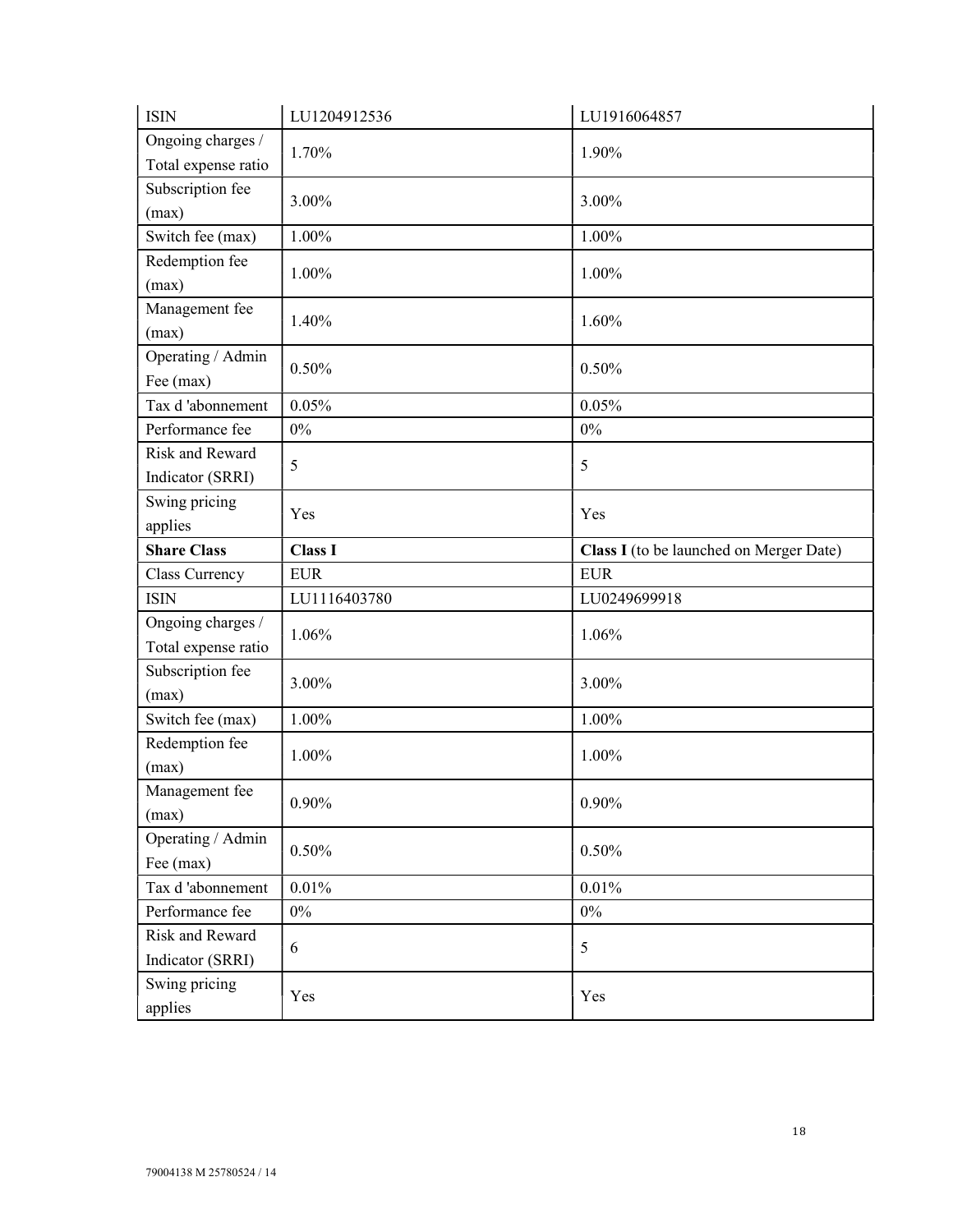| <b>Share Class</b>                       | <b>Class WA</b>                                                                                                                                                                                             | <b>Class WA</b>                                                                                                                                                                                                         |
|------------------------------------------|-------------------------------------------------------------------------------------------------------------------------------------------------------------------------------------------------------------|-------------------------------------------------------------------------------------------------------------------------------------------------------------------------------------------------------------------------|
| Class Currency                           | <b>EUR</b>                                                                                                                                                                                                  | <b>EUR</b>                                                                                                                                                                                                              |
| <b>ISIN</b>                              | LU1678995447                                                                                                                                                                                                | LU1687331196                                                                                                                                                                                                            |
| Ongoing charges /<br>Total expense ratio | 1.20%                                                                                                                                                                                                       | 1.20%                                                                                                                                                                                                                   |
| Subscription fee<br>(max)                | $0.00\%$                                                                                                                                                                                                    | $0.00\%$                                                                                                                                                                                                                |
| Switch fee (max)                         | $0.00\%$                                                                                                                                                                                                    | $0.00\%$                                                                                                                                                                                                                |
| Redemption fee<br>(max)                  | $0.00\%$                                                                                                                                                                                                    | $0.00\%$                                                                                                                                                                                                                |
| Management fee<br>(max)                  | 1.40%                                                                                                                                                                                                       | 1.60%                                                                                                                                                                                                                   |
| Operating / Admin<br>Fee (max)           | 0.50%                                                                                                                                                                                                       | 0.50%                                                                                                                                                                                                                   |
| Tax d'abonnement                         | 0.05%                                                                                                                                                                                                       | 0.05%                                                                                                                                                                                                                   |
| Performance fee                          | 0%                                                                                                                                                                                                          | $0\%$                                                                                                                                                                                                                   |
| Risk and Reward<br>Indicator (SRRI)      | 6                                                                                                                                                                                                           | 5                                                                                                                                                                                                                       |
| Swing pricing<br>applies                 | Yes                                                                                                                                                                                                         | Yes                                                                                                                                                                                                                     |
| Fund                                     | <b>Danske Invest Allocation Stable Income</b>                                                                                                                                                               | Danske Invest SICAV Multi Asset Infla-<br>tion Strategy                                                                                                                                                                 |
| objec-<br>Investment<br>tive             | To achieve a combination of stable in-<br>come and long-term investment growth<br>(total return). Specifically, the fund seeks<br>to outperform the EURIBOR 3 Month<br>money market rate.                   | To achieve a return in excess of inflation<br>(real return) in EUR over a 3 to 5-year peri-<br>od.                                                                                                                      |
| Benchmark                                |                                                                                                                                                                                                             |                                                                                                                                                                                                                         |
| (for performance                         | None.                                                                                                                                                                                                       | None.                                                                                                                                                                                                                   |
| comparison)                              |                                                                                                                                                                                                             |                                                                                                                                                                                                                         |
|                                          | The fund gains exposure to equities and<br>bonds from anywhere in the world. The<br>fund may invest in other funds. The fund<br>may gain exposure to any sector and<br>country, including emerging markets. | The fund gains exposure mainly to invest-<br>ment grade bonds from anywhere in the<br>world, including emerging markets, by<br>investing in securities or through other<br>funds. The fund may also invest in equities. |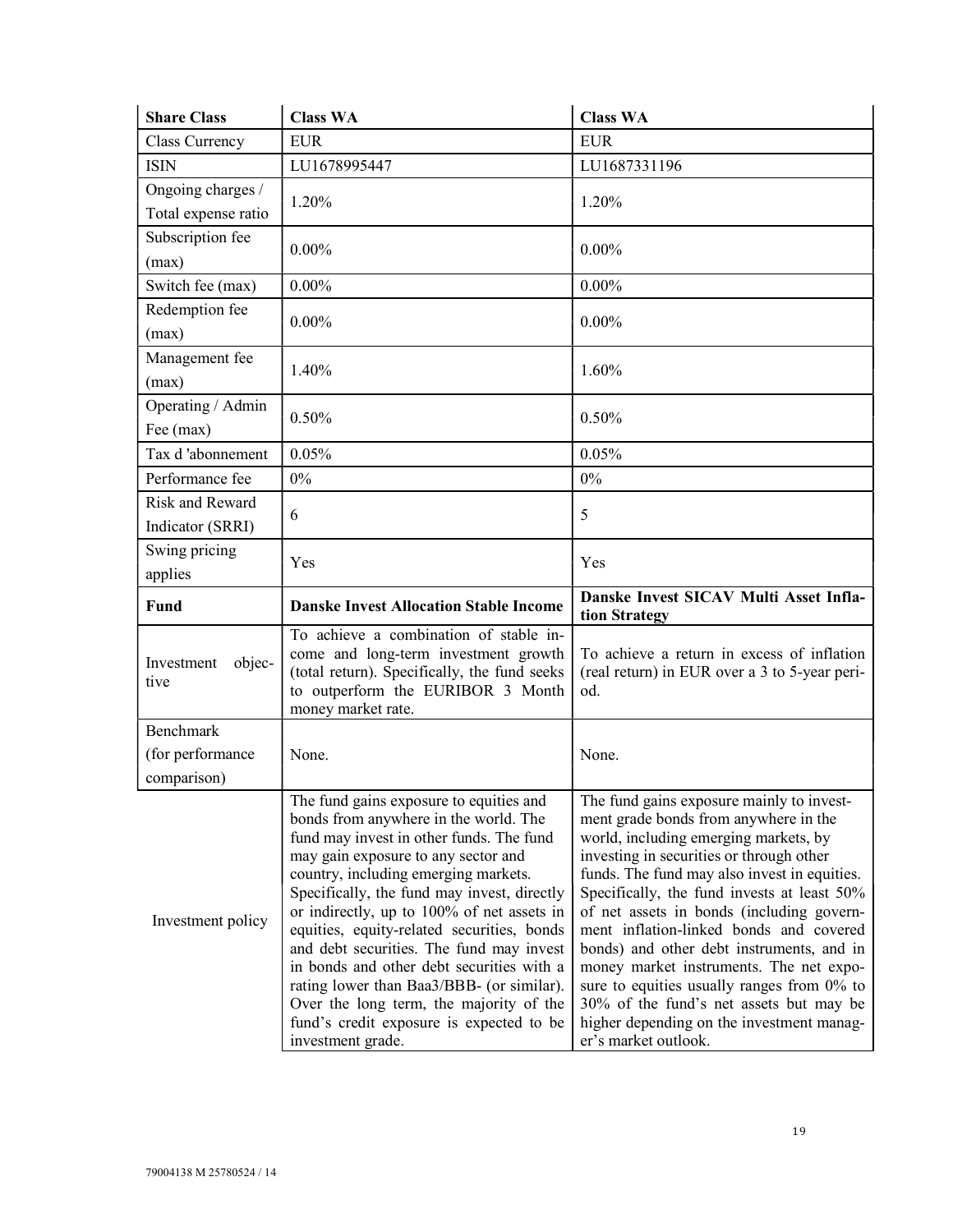|                                                                                                                       | The fund does not invest directly in asset-<br>backed and mortgage-backed securities<br>(ABSs and MBSs), contingent convertible<br>bonds, distressed or defaulted securities.                                                                       | The fund may invest in, or be exposed to,<br>the following investments up to the per-<br>centage<br>of<br>indicated:<br>net<br>assets<br>• UCITS including UCITS ETFs: 100%<br>· below investment grade bonds: 30% |
|-----------------------------------------------------------------------------------------------------------------------|-----------------------------------------------------------------------------------------------------------------------------------------------------------------------------------------------------------------------------------------------------|--------------------------------------------------------------------------------------------------------------------------------------------------------------------------------------------------------------------|
|                                                                                                                       | The fund may only invest in other UCITS<br>with fixed ongoing charges.                                                                                                                                                                              |                                                                                                                                                                                                                    |
|                                                                                                                       | At least 90% of the fund's investments in<br>debt securities are denominated in, or                                                                                                                                                                 |                                                                                                                                                                                                                    |
|                                                                                                                       | hedged into, EUR.                                                                                                                                                                                                                                   |                                                                                                                                                                                                                    |
| Derivatives                                                                                                           | The fund may use derivatives for hedging<br>and efficient portfolio management, as<br>well as for investment purposes. Deriva-<br>tives are an integral part of the investment<br>policy. The fund may take short positions<br>through derivatives. | The fund may use derivatives for hedging<br>and efficient portfolio management, as well<br>as for investment purposes. The fund may<br>take short positions through derivatives.                                   |
|                                                                                                                       | Designed for investors who understand<br>the risks of the fund and plan to invest for                                                                                                                                                               | Designed for investors who understand the<br>risks of the fund and plan to invest for at                                                                                                                           |
|                                                                                                                       | at least 3 years.                                                                                                                                                                                                                                   | least 3 years.                                                                                                                                                                                                     |
|                                                                                                                       | The fund may appeal to professional and<br>retail investors with basic investment                                                                                                                                                                   | The fund may appeal to professional and<br>retail investors with basic investment                                                                                                                                  |
|                                                                                                                       | knowledge who:<br>are looking for stable                                                                                                                                                                                                            | knowledge who:<br>are looking for an in-                                                                                                                                                                           |
|                                                                                                                       | income                                                                                                                                                                                                                                              | come-oriented investment                                                                                                                                                                                           |
| Investor profile                                                                                                      | are interested in a                                                                                                                                                                                                                                 | are interested in a core                                                                                                                                                                                           |
|                                                                                                                       | mixed asset allocation, either as a core<br>investment or for diversification purposes                                                                                                                                                              | portfolio that is designed to protect against<br>inflation                                                                                                                                                         |
|                                                                                                                       | have a medium risk<br>profile                                                                                                                                                                                                                       | have a medium risk pro-<br>file                                                                                                                                                                                    |
|                                                                                                                       | can bear moderate                                                                                                                                                                                                                                   | can bear moderate tem-                                                                                                                                                                                             |
|                                                                                                                       | temporary losses                                                                                                                                                                                                                                    | porary losses                                                                                                                                                                                                      |
|                                                                                                                       | • Active management                                                                                                                                                                                                                                 | • Active management                                                                                                                                                                                                |
|                                                                                                                       | • Credit                                                                                                                                                                                                                                            | • Covered bonds                                                                                                                                                                                                    |
|                                                                                                                       | • Currency                                                                                                                                                                                                                                          | • Credit                                                                                                                                                                                                           |
|                                                                                                                       | • Derivatives                                                                                                                                                                                                                                       | • Currency                                                                                                                                                                                                         |
| Main risks (typical-                                                                                                  | • Emerging and frontier markets                                                                                                                                                                                                                     | • Derivatives                                                                                                                                                                                                      |
| ly associated with<br>ordinary<br>market<br>conditions) (see the<br>prospectus for ex-<br>planations of the<br>risks) | • Equity                                                                                                                                                                                                                                            | • Emerging markets                                                                                                                                                                                                 |
|                                                                                                                       | • Hedging                                                                                                                                                                                                                                           | • Equity                                                                                                                                                                                                           |
|                                                                                                                       | • Interest rate                                                                                                                                                                                                                                     | • Hedging                                                                                                                                                                                                          |
|                                                                                                                       | • Investment fund                                                                                                                                                                                                                                   | · Inflation                                                                                                                                                                                                        |
|                                                                                                                       | • Market                                                                                                                                                                                                                                            | • Interest rate                                                                                                                                                                                                    |
|                                                                                                                       | • Reallocation                                                                                                                                                                                                                                      | • Investment fund                                                                                                                                                                                                  |
|                                                                                                                       |                                                                                                                                                                                                                                                     | • Leverage                                                                                                                                                                                                         |
|                                                                                                                       |                                                                                                                                                                                                                                                     | • Market                                                                                                                                                                                                           |
|                                                                                                                       |                                                                                                                                                                                                                                                     | • Reallocation                                                                                                                                                                                                     |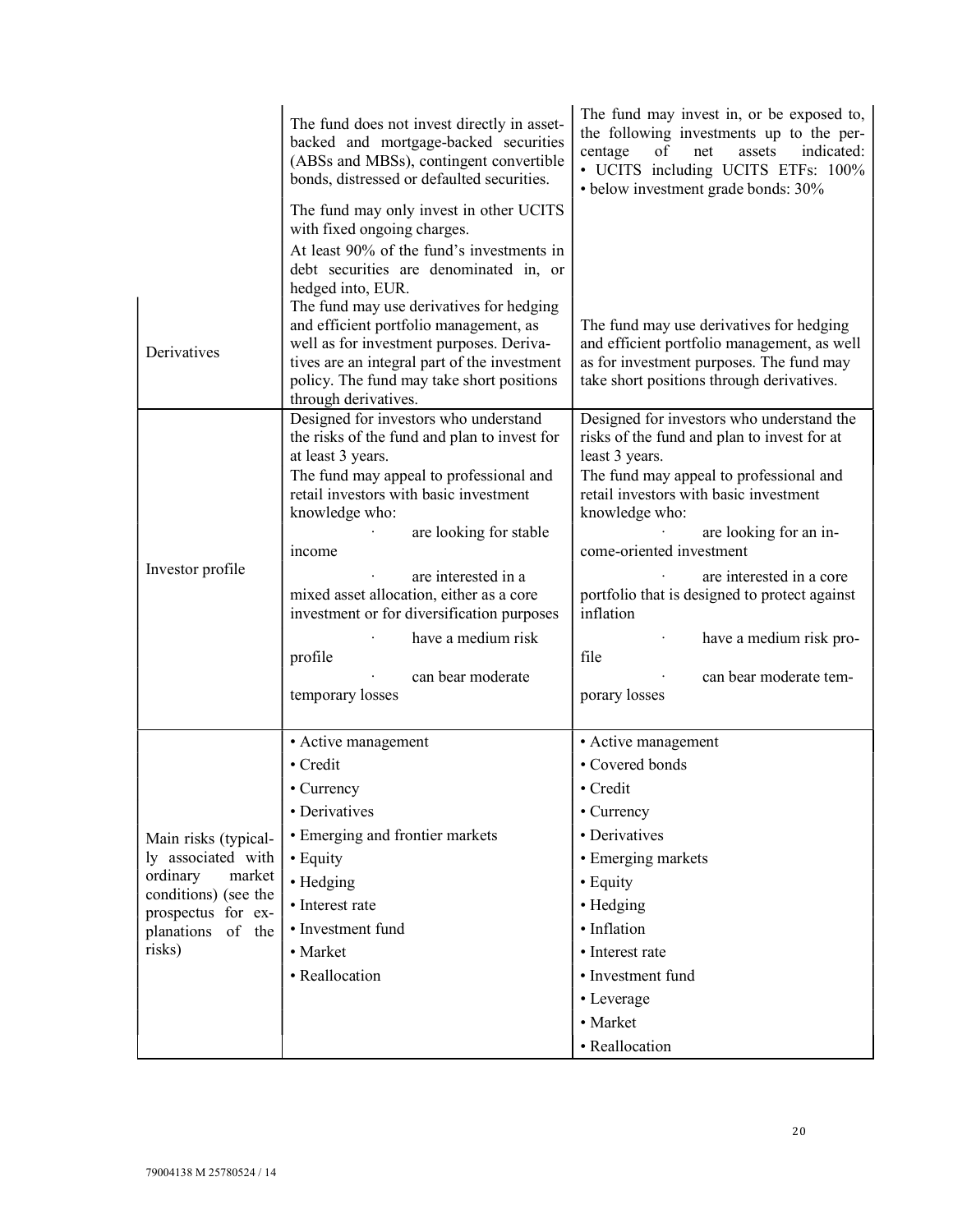| Main risks (typical-<br>ly associated with<br>unusual<br>market<br>conditions) | • Counterparty and custody                                                    | • Counterparty and custody                       |
|--------------------------------------------------------------------------------|-------------------------------------------------------------------------------|--------------------------------------------------|
|                                                                                | • Default                                                                     | • Default                                        |
| (see the prospectus<br>for explanations of<br>the risks)                       | • Liquidity                                                                   | • Liquidity                                      |
|                                                                                | • Operational                                                                 | • Operational                                    |
| Management Com-<br>pany                                                        | Danske Invest Management Company                                              | Danske Invest Management Company                 |
| Investment Manag-<br>er                                                        | Danske Bank A/S                                                               | Danske Bank A/S                                  |
| Sub-Investment<br>Manager                                                      | N/A                                                                           | N/A                                              |
| Trading<br>cut-off<br>time                                                     | 5.00 p.m CET                                                                  | 12:00 noon CET                                   |
| <b>Share Class</b>                                                             | <b>Class Ap</b>                                                               | Class A (to be launched on Merger Date)          |
| Class Currency                                                                 | <b>EUR</b>                                                                    | <b>EUR</b>                                       |
| <b>ISIN</b>                                                                    | LU0130372484                                                                  | LU1916065078                                     |
| Ongoing charges /<br>Total expense ratio                                       | 1.00%                                                                         | 1.17%                                            |
| Subscription fee<br>(max)                                                      | 2.00%                                                                         | 3.00%                                            |
| Switch fee (max)                                                               | $0.00\%$                                                                      | 1.00%                                            |
| Redemption fee<br>(max)                                                        | $0.00\%$                                                                      | 1.00%                                            |
| Management fee<br>(max)                                                        | 0.65%                                                                         | 1.00%                                            |
| Operating / Admin<br>$fee$ (max)                                               | 0.35%                                                                         | 0.50%                                            |
| Tax d'abonnement                                                               | Included in the operating and admin fee                                       | 0.05%                                            |
| Performance fee                                                                | 20%<br>Any performance fee amount due shall be<br>paid out before the Merger. | $0\%$                                            |
| <b>Risk and Reward</b><br>Indicator (SRRI)                                     | 4                                                                             | $\overline{4}$                                   |
| Swing pricing<br>applies                                                       | No                                                                            | Yes                                              |
| <b>Share Class</b>                                                             | <b>Class A-sek hp</b>                                                         | Class A-sek h (to be launched on Merger<br>Date) |
| Class Currency                                                                 | <b>SEK</b>                                                                    | <b>SEK</b>                                       |
| <b>ISIN</b>                                                                    | LU1269705874                                                                  | LU1916064931                                     |
| Ongoing charges /<br>Total expense ratio                                       | 1.00%                                                                         | 1.17%                                            |